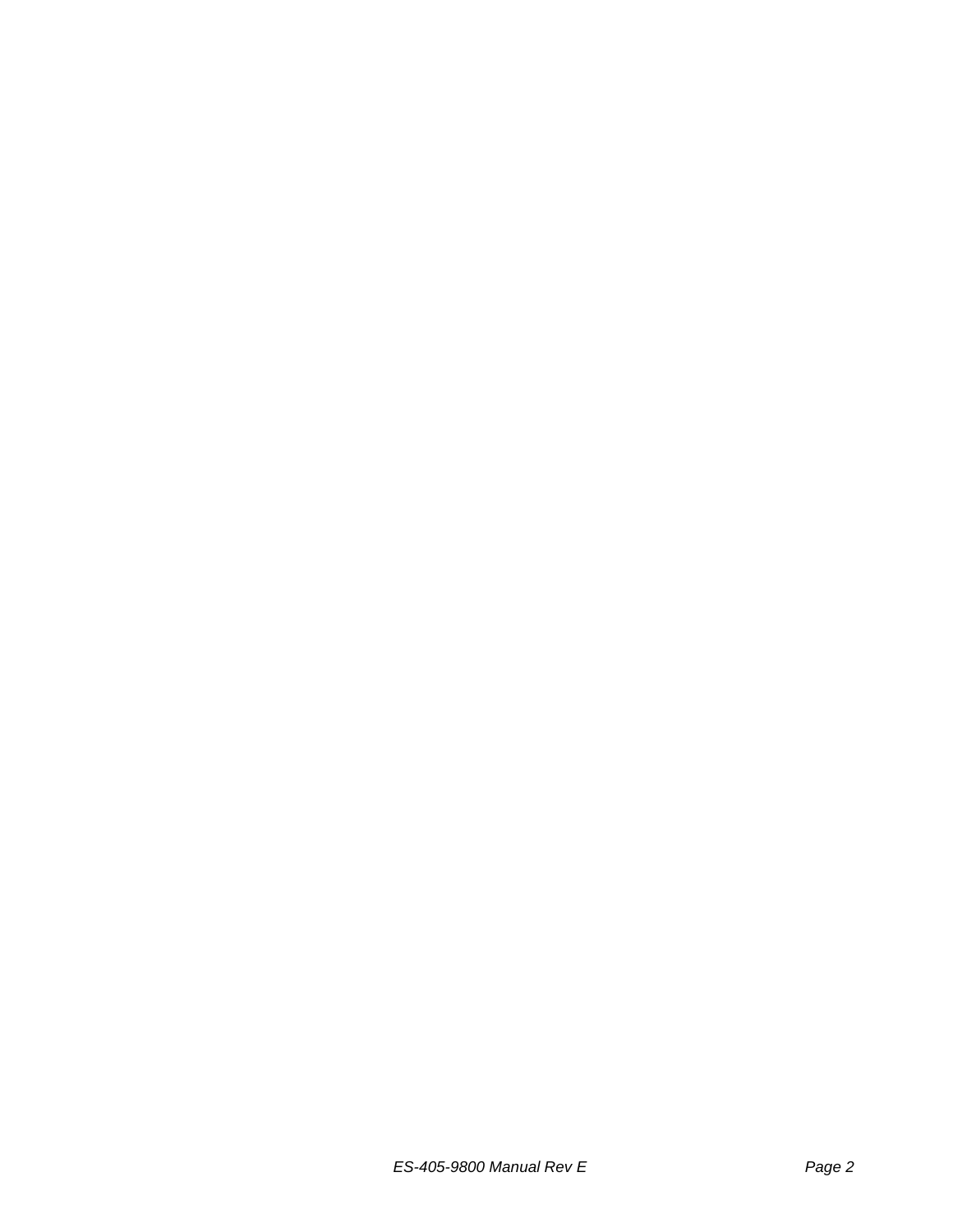# **Table of Contents**

| 1            |     |  |  |  |  |
|--------------|-----|--|--|--|--|
|              | 1.1 |  |  |  |  |
|              | 1.2 |  |  |  |  |
|              | 1.3 |  |  |  |  |
|              | 1.4 |  |  |  |  |
|              | 1.5 |  |  |  |  |
| $\mathbf{2}$ |     |  |  |  |  |
|              | 2.1 |  |  |  |  |
|              | 2.2 |  |  |  |  |
|              | 2.3 |  |  |  |  |
|              | 2.4 |  |  |  |  |
|              | 2.5 |  |  |  |  |
|              | 2.6 |  |  |  |  |
| 3            |     |  |  |  |  |
|              | 3.1 |  |  |  |  |
|              | 3.2 |  |  |  |  |
|              | 3.3 |  |  |  |  |
| 4            |     |  |  |  |  |
|              | 4.1 |  |  |  |  |
|              | 4.2 |  |  |  |  |
|              | 4.3 |  |  |  |  |
| 5            |     |  |  |  |  |
|              | 5.1 |  |  |  |  |
|              | 5.2 |  |  |  |  |
|              | 5.3 |  |  |  |  |
|              | 5.4 |  |  |  |  |
|              | 5.5 |  |  |  |  |
|              | 5.6 |  |  |  |  |
| 6            |     |  |  |  |  |
|              | 6.1 |  |  |  |  |
|              | 6.2 |  |  |  |  |
|              | 6.3 |  |  |  |  |
|              | 6.4 |  |  |  |  |
|              | 6.5 |  |  |  |  |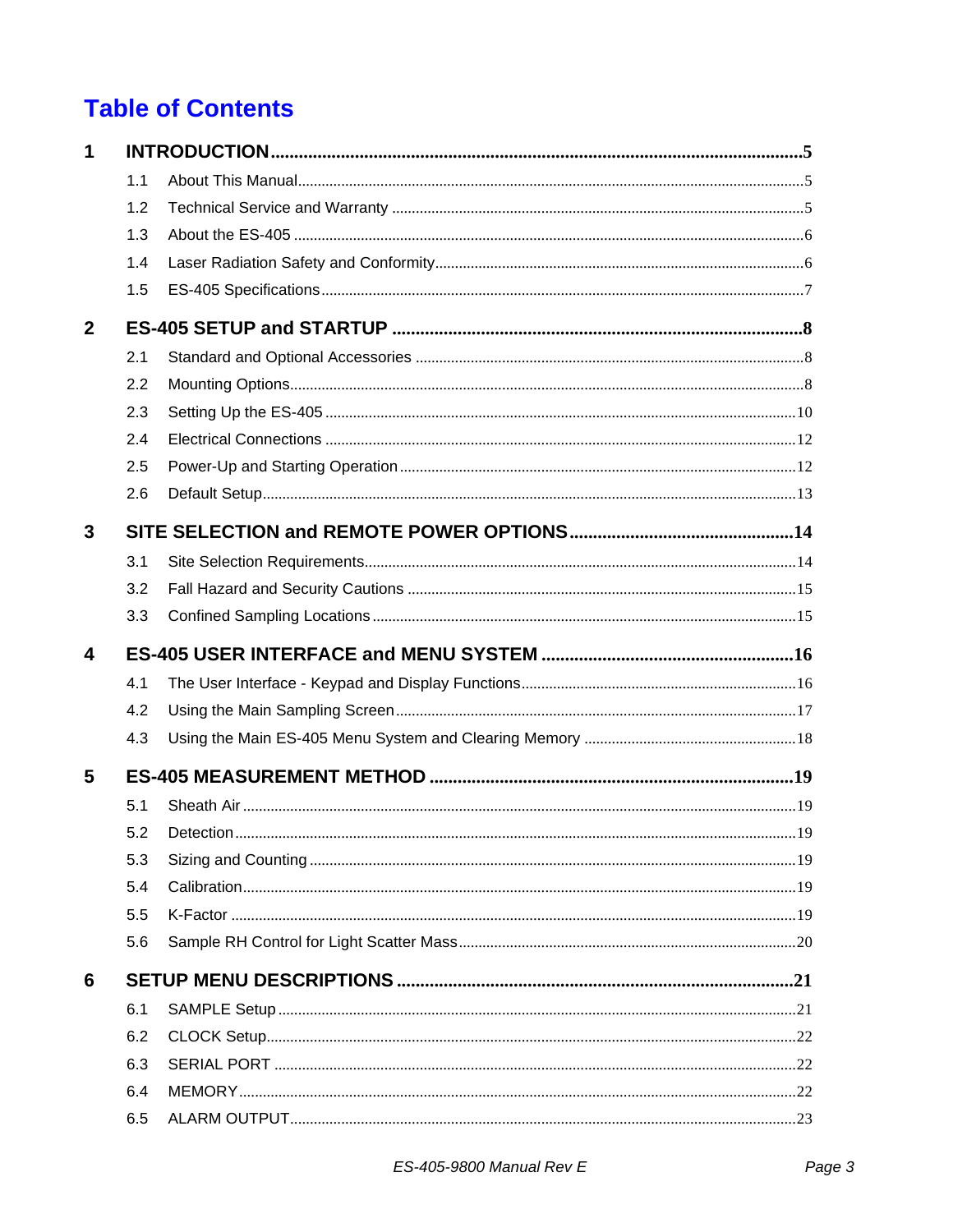| 7 |                  |  |
|---|------------------|--|
|   | 7.1<br>7.1.1     |  |
|   | 7.1.2            |  |
|   | 7.1.3            |  |
| 8 |                  |  |
|   | 8.1              |  |
|   | 8.2              |  |
|   | 8.3              |  |
|   | 8.4              |  |
|   | 8.5              |  |
|   | 8.6              |  |
| 9 |                  |  |
|   | 9.1              |  |
|   | 9.2              |  |
|   | 9.3              |  |
|   | 9.4              |  |
|   | 9.5              |  |
|   | 9.5.1<br>9.5.2   |  |
|   | 9.5.3            |  |
|   | 9.5.4            |  |
|   | 9.5.5            |  |
|   | 9.6.3<br>9.6.4   |  |
|   | 9.7              |  |
|   | 9.7.1            |  |
|   | 9.7.2            |  |
|   |                  |  |
|   |                  |  |
|   |                  |  |
|   | 10.2.1<br>10.2.2 |  |
|   | 10.2.3           |  |
|   | 10.2.4           |  |
|   |                  |  |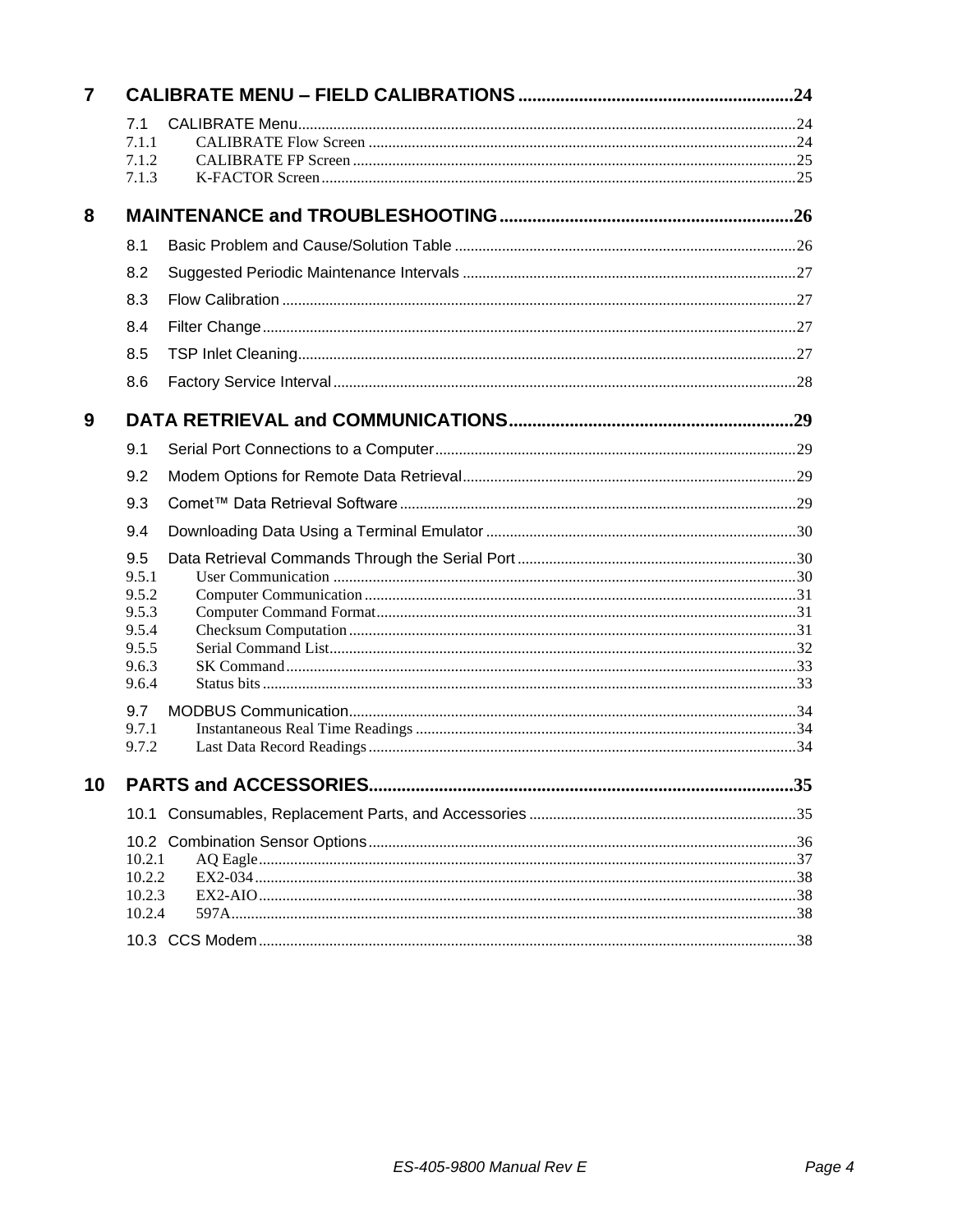# <span id="page-4-0"></span>**1 INTRODUCTION**

## <span id="page-4-1"></span>**1.1 About This Manual**

This document is organized with the most important information grouped together for easy reference by the user. All ES-405 owners and operators should read and understand the sections on installation, setup, and field calibrations. Other sections that provide in-depth information on subjects such as theory, diagnostics, accessories, and alternate settings provide valuable information which should be consulted as needed. An electronic version of this manual is also available.

## <span id="page-4-2"></span>**1.2 Technical Service and Warranty**

This manual is structured by customer feedback to provide the required information for setup, operation, testing, maintaining, and troubleshooting your ES-405 unit. Should you still require support after consulting your printed documentation, we encourage you to contact one of our expert Technical Service representatives during normal business hours of 7:00 a.m. to 4:00 p.m. Pacific Time, Monday through Friday. In addition, technical information and service bulletins are often posted on our website. Please contact us and obtain a Return Authorization (RA) number before sending any equipment back to the factory. This allows us to track and schedule service work and to expedite customer service.

| Phone:                                                                                                                             | (541) 471-7111     | Fax: | $(541)$ 471-7116 |
|------------------------------------------------------------------------------------------------------------------------------------|--------------------|------|------------------|
| E-Mail:                                                                                                                            | service@metone.com | Web: | www.metone.com   |
| <b>Technical Services Department</b><br>Address:<br>Met One Instruments, Inc.<br>1600 NW Washington Blvd.<br>Grants Pass, OR 97526 |                    |      |                  |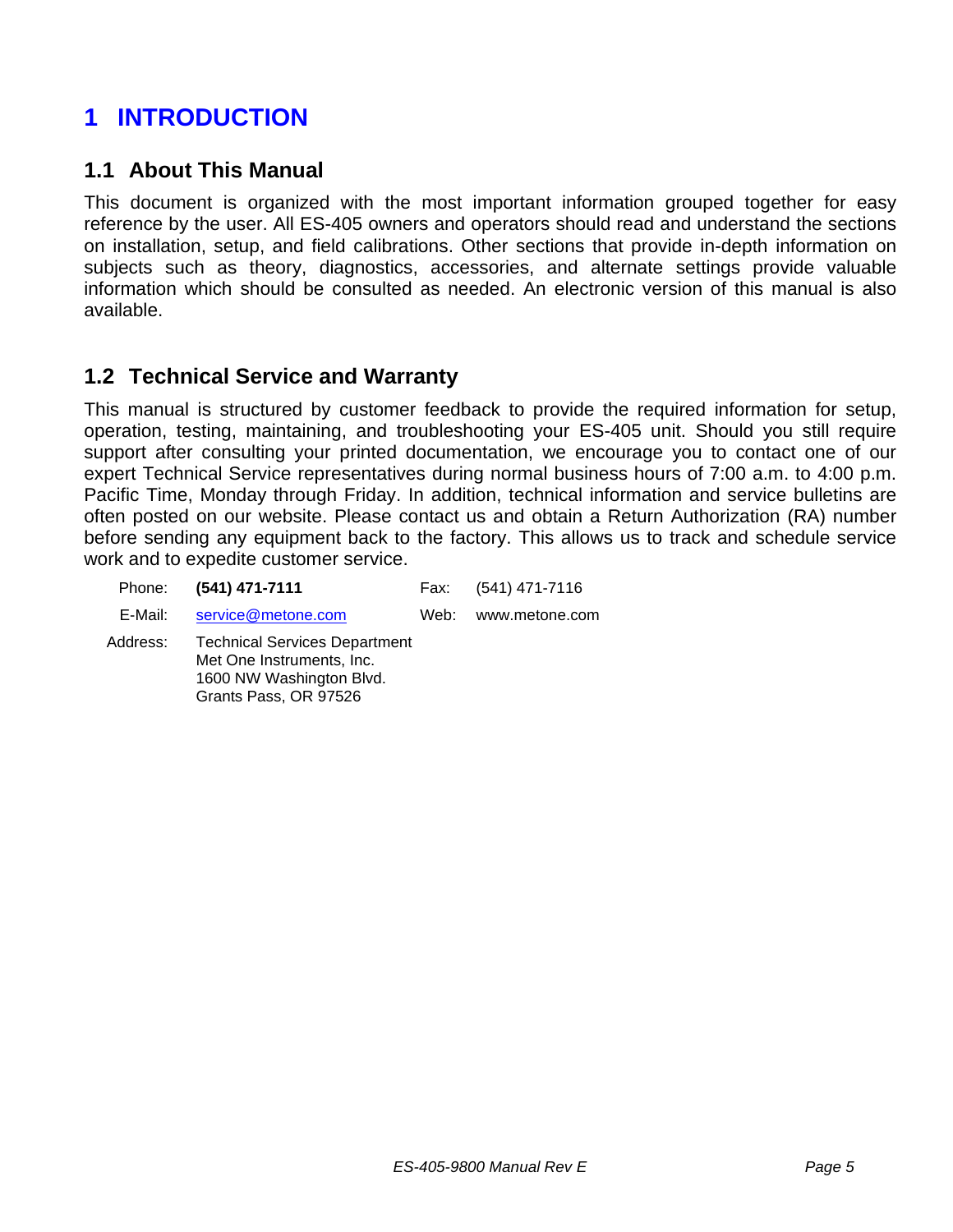# <span id="page-5-0"></span>**1.3 About the ES-405**

The Met One Instruments, Inc. model *ES-405 Particulate Profiler* is a near reference air quality sensor which automatically measures and records real-time airborne PM<sub>1.0</sub>, PM<sub>2.5</sub>, PM<sub>4.0</sub>, and PM<sup>10</sup> particulate concentration levels using the principle of right angle laser light scatter. Detailed descriptions of the ES-405 measurement modes can be found in Section 5.

#### **Laser Light Scatter System**

Sample air is drawn into the ES-405 detector chamber and subjected to an intense laser beam located at right angles to the flow. Particles pass through the laser beam and scatter light that is collected onto a photodiode detector. The output of the detector is analyzed to determine the number and size of the particles and mathematically processed to provide an indicative particulate mass measurement.



# <span id="page-5-1"></span>**1.4 Laser Radiation Safety and Conformity**

#### **The ES-405, when properly installed and operated, is considered a Class I laser product. Class I products are not considered to be hazardous.**

This system contains a 100 mW, 785 nm diode laser. This is not visible to the naked eye and can cause damage to the eye if directly exposed. A protective optical housing fully encapsulates the laser beam and optics system within the ES-405. Do not attempt to disassemble the optical module. Failure to comply with this instruction could cause accidental exposure to laser radiation. The manufacturer certifies that this product operates in compliance with following standards and regulations:

• **FDA / CDRH This product is tested and complies with 21 CFR, Subchapter J, of the health and Safety Act of 1968.**

#### • **US 21 CFR 1040.10.**

Always power down the system whenever service or repair work is being performed inside the instrument enclosure. Only trained technicians should attempt to repair the ES-405. Routine maintenance does not require removing the instrument from its weatherproof enclosure.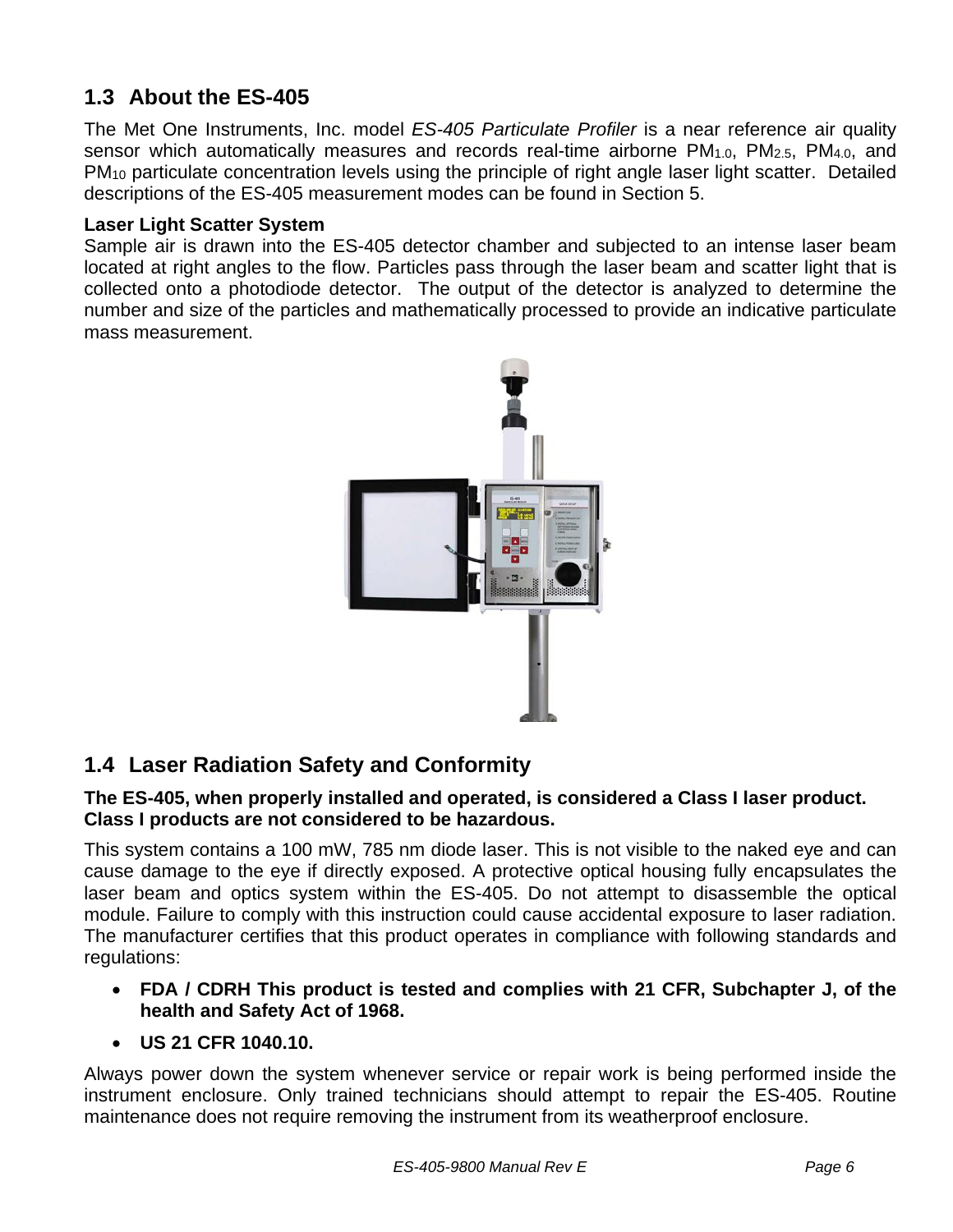# <span id="page-6-0"></span>**1.5 ES-405 Specifications**

| <b>PARAMETER</b>                 | <b>SPECIFICATION</b>                                                                                                                                                            |  |  |  |
|----------------------------------|---------------------------------------------------------------------------------------------------------------------------------------------------------------------------------|--|--|--|
| <b>Measurement Principles:</b>   | Right angle light scatter detection, using a laser diode as light source.                                                                                                       |  |  |  |
| <b>Number of Mass Channels:</b>  | 4 (PM <sub>1.0</sub> , PM <sub>2.5</sub> , PM <sub>4.0</sub> , PM <sub>10</sub> )                                                                                               |  |  |  |
| <b>Sample Air Flow Rate:</b>     | 1.0 LPM                                                                                                                                                                         |  |  |  |
| <b>Sheath Air Flow Rate:</b>     | 1.0 LPM                                                                                                                                                                         |  |  |  |
| <b>Flow Control:</b>             | <b>Active Volumetric Flow Control</b>                                                                                                                                           |  |  |  |
| <b>Measurement Range:</b>        | PM <sub>10</sub> : 10,000µg/m <sup>3</sup> , PM <sub>4.0</sub> : 4,000µg/m <sup>3</sup> , PM <sub>2.5</sub> : 2,000µg/m <sup>3</sup> , PM <sub>1.0</sub> : 300µg/m <sup>3</sup> |  |  |  |
| <b>Data Storage Resolution:</b>  | 0.1 $\mu$ g/m <sup>3</sup>                                                                                                                                                      |  |  |  |
| Data Storage Intervals:          | User-Selectable 1, 5, 10, 15, 30, or 60 minutes.                                                                                                                                |  |  |  |
| Laser Type:                      | Diode Laser, 100 mW, 785 nm.                                                                                                                                                    |  |  |  |
| <b>Pump Type:</b>                | Brushless diaphragm pump.                                                                                                                                                       |  |  |  |
| <b>Power Supply:</b>             | Universal 100-240 VAC input, 50/60Hz. Optional 12VDC.                                                                                                                           |  |  |  |
| <b>Power Consumption:</b>        | 1.0 amp @ 12 VDC (12 Watts) average continuous draw with inlet heater running.<br>0.63 amps (8 Watts) running with inlet heater off.                                            |  |  |  |
| <b>Approvals:</b>                | CE, ISO 9001.                                                                                                                                                                   |  |  |  |
| <b>Operating Temperature:</b>    | 0 to $+50^{\circ}$ C                                                                                                                                                            |  |  |  |
| <b>Storage Temperature:</b>      | $-20^{\circ}$ to $+60^{\circ}$ C                                                                                                                                                |  |  |  |
| <b>Ambient Humidity Range</b>    | 0 to 95% RH, non-condensing.                                                                                                                                                    |  |  |  |
| <b>Humidity Control</b>          | Automatic 10 Watt inlet heater module controlled to sample RH, with set point.                                                                                                  |  |  |  |
| <b>User Interface:</b>           | Menu-driven interface with 4x20 character OLED display and dynamic keypad.                                                                                                      |  |  |  |
|                                  | RS-232, full duplex serial port for PC or datalogger communications.                                                                                                            |  |  |  |
| <b>Serial Interface:</b>         | RS-485, half duplex for modem communications.                                                                                                                                   |  |  |  |
|                                  | RS-485, half duplex for sensor communications.                                                                                                                                  |  |  |  |
|                                  | USB port for PC communications.                                                                                                                                                 |  |  |  |
| <b>Serial Settings:</b>          | Baud = 115200, 8 data bits, no parity, and 1 stop bit. (factory Default)                                                                                                        |  |  |  |
|                                  | 115200, 57600, 38400, 19200, 9600, 4800, 2400 (selectable).                                                                                                                     |  |  |  |
| <b>Alarm Contact Closure:</b>    | Normally closed contact closure relay output. Contact rating 1.0A @ 30V DC max.                                                                                                 |  |  |  |
| <b>Compatible Software:</b>      | Comet™, terminal programs such as HyperTerminal®                                                                                                                                |  |  |  |
| <b>Factory Service Interval:</b> | 24 Months typical, under continuous use in normal ambient air.                                                                                                                  |  |  |  |
| <b>Mounting Options:</b>         | Pole or wall mount bracket standard. Optional EX-905 tripod recommended.                                                                                                        |  |  |  |
| <b>Unit Weight</b>               | 11.2 lbs                                                                                                                                                                        |  |  |  |
| <b>Unit Dimensions</b>           | Height: 24" Width: 12" Depth: 6.75"                                                                                                                                             |  |  |  |

**Specifications may be subject to change without notice**.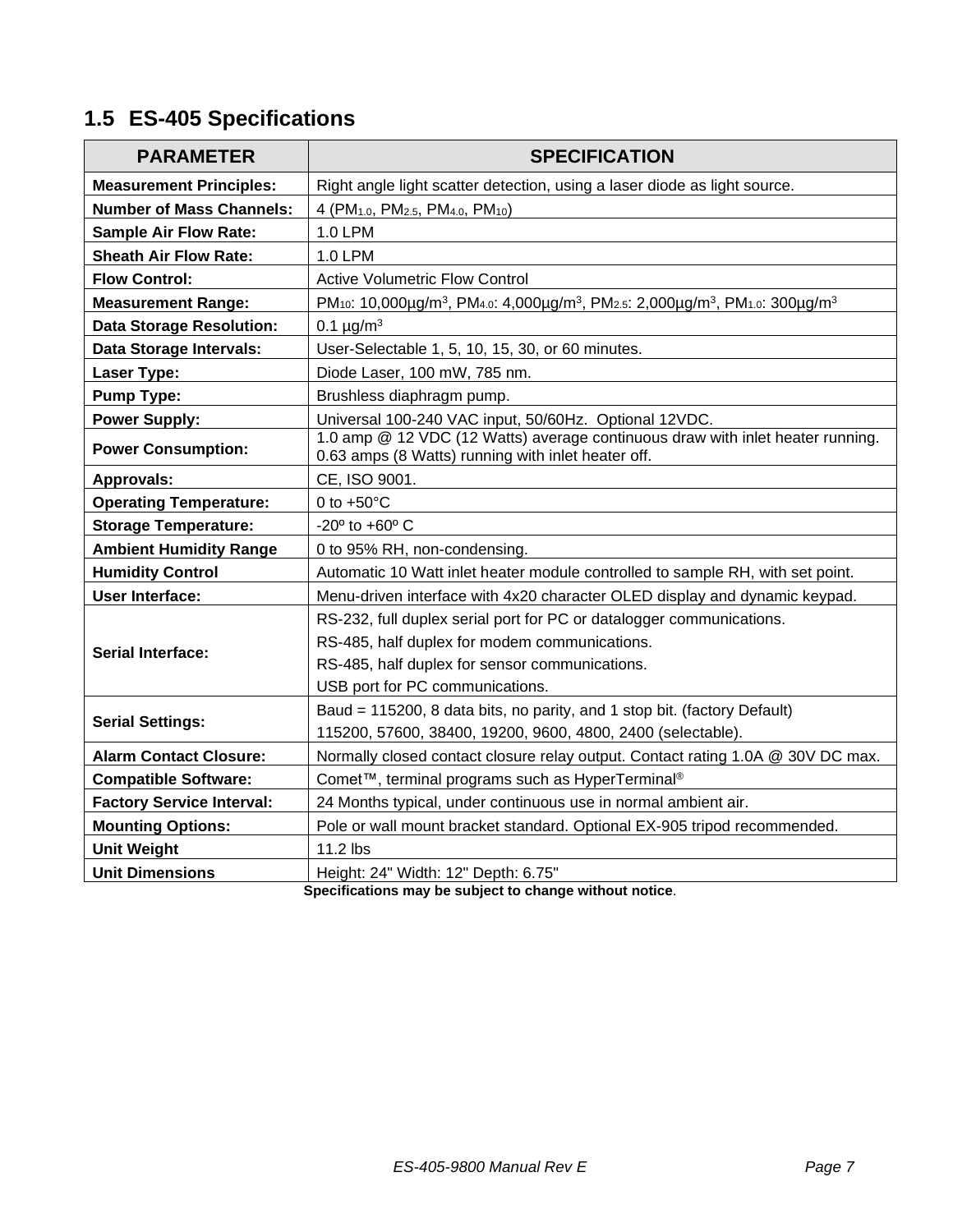# <span id="page-7-0"></span>**2 ES-405 SETUP and STARTUP**

The ES-405 is designed for rapid deployment and easy setup by a single person in less than 15 minutes in most applications. This section describes the basic assembly, setup, and start-up of the instrument.

# <span id="page-7-1"></span>**2.1 Standard and Optional Accessories**

When unpacking a new ES-405, verify that the contents are undamaged. If the shipping cartons are damaged, notify the carrier immediately. Verify that the included accessories are correct and complete. If anything is missing, contact the technical service department at [service@metone.com](mailto:service@metone.com) or (541) 471-7111. See the Accessories section at the back of this manual for more details. The normal configuration of the ES-405 is supplied with the following standard accessories:

- Weatherproof TSP inlet with debris screen.
- Instruction manual.
- External power supply and cable.
- USB Cable.
- Grounding Cable.
- Pole/wall mounting bracket.

The following optional accessories may or may not also be included, depending on the order:

- Serial communications cable.
- Aluminum tripod.
- External digital MET sensors.
- External alarm cable.
- External DC power cable for batteries or solar systems.
- Modem kits for phone line, cell, radio, or satellite telemetry.
- Solar power kits (usually drop-shipped from the solar manufacturer). Ensure the kit has an appropriate charge controller for the panel to battery connection.

### <span id="page-7-2"></span>**2.2 Mounting Options**

#### **Custom Pole or Wall Mounting:**

The ES-405 can be mounted to a pole, mast, or wall using the included mounting bracket. The bracket must be screwed or bolted to the pole or wall with appropriate hardware. The enclosed bolts may not be appropriate for the desired mounting. The slot on the back of the ES-405 slips over the tab on the mounting bracket. The tab on the bottom of the ES-405 should also be bolted to the mounting surface to ensure that the unit cannot be knocked off its mounting.



#### **Typical Mounting Bracket Pole Installation**

Note: If mounting the unit to a wall, take care to ensure that there is adequate clear space around the inlet to allow unrestricted airflow into the instrument. Wall mounting is often not considered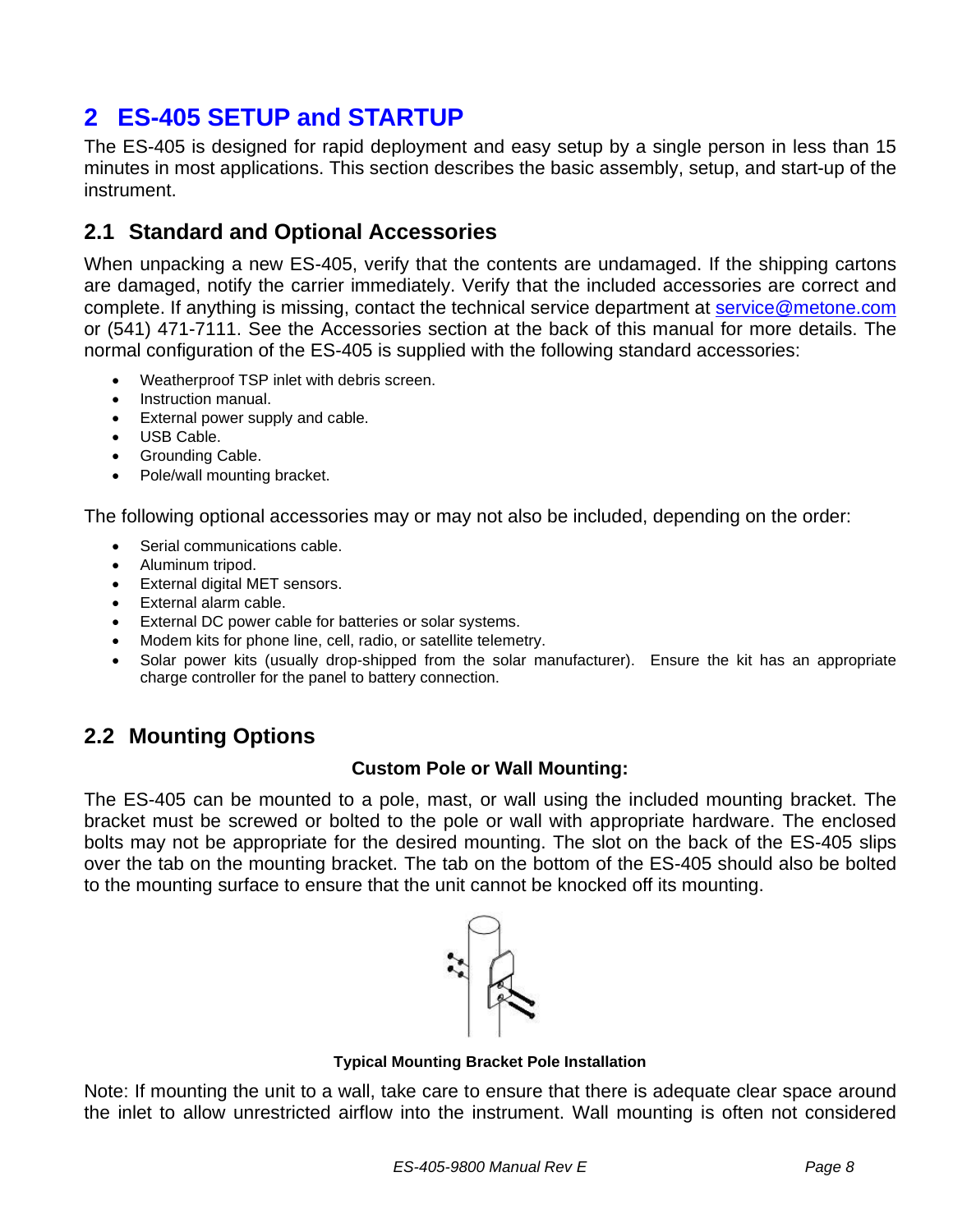ideal and not recommended due to the airflow and particulate obstruction of the wall itself. Mount the instrument with no large obstructions nearby whenever possible.

#### **Tripod Mounting:**

The Met One EX-905 aluminum tripod is the recommended mounting for the ES-405 for most outdoor applications. It is not included as a standard accessory in order to save expense for users who may not require it. Deploy the tripod as follows:

1. Remove the three stainless steel detent pins from the tripod base by pulling the rings. Unfold the three tripod legs and reinsert the three pins so that each pin secures a leg in the open position. Make sure the erected tripod is rigid and stable.



- 2. Lift the ES-405 assembly and slide the slot on the back of the ES-405 over the tab on the top of the tripod. Insert the supplied ¼-20 bolt through the tab on the bottom of the ES-405 and through the hole in the body of the tripod. Secure it with the supplied washers and nut. This prevents the ES-405 from falling or shifting on the tripod.
- <span id="page-8-0"></span>3. Site the tripod on a surface that is as level as possible. The tripod feet may be secured to the ground or mounting surface with bolts, screws, or tent pegs if necessary. Secure the tripod in windy conditions!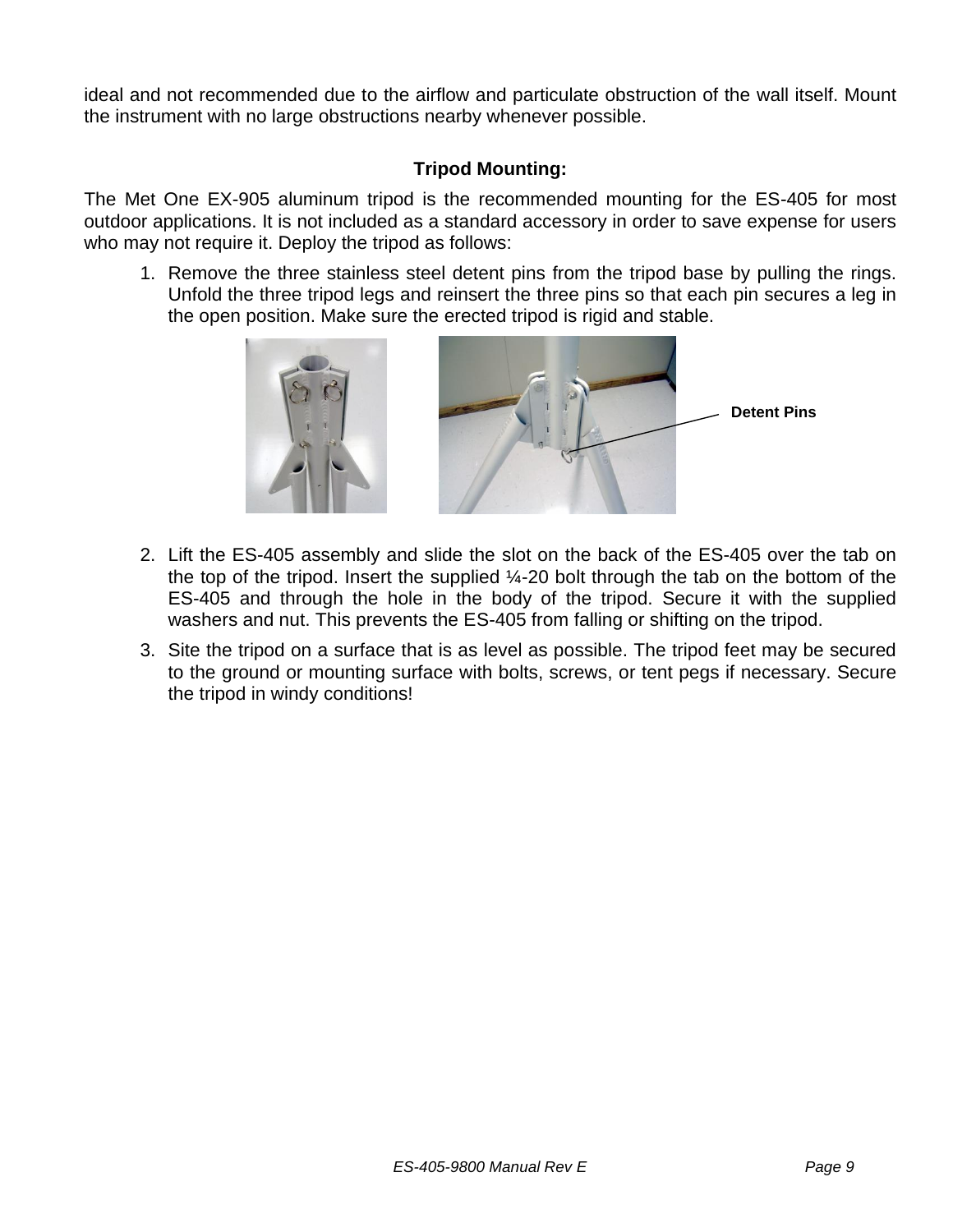# **2.3 Setting Up the ES-405**

Set up the rest of the ES-405 hardware items and accessories as described below:

- 1. **Install TSP inlet:** The included weatherproof TSP inlet is simply installed directly onto the top of the ES-405 inlet tube to keep water, insects, and debris out of the instrument. Lubricate the o-rings if necessary. Never operate the ES-405 outdoors without the TSP inlet in place, as the resulting water/debris damage is not covered under warranty.
- 2. **Optional MET sensor:** If an optional MET sensor is supplied, it may come with a crossarm tube which mounts to the stud on the top of the EX-905 tripod with supplied fittings. Install the MET sensor on the end of the cross-arm. The sensor should be as far from the ES-405 unit as possible without affecting the tripod balance. If a wind vane is employed, it must be able to rotate fully without hitting anything. Plug the MET sensor into the corresponding connector on the bottom of the ES-405. Consult the separate manual that comes with the MET sensor for alignment details.
- 3. **Optional CCS Modem:** Mount the CCS modem. Plug its power supply cable into the DC power input on the bottom. If it is an AC power supply bolt the power supply to one of the legs of the tripod with the supplied U-bolts. Connect the communication cable to the CCS modem and to the RS-485 serial connection at the base of the ES-405.
- 4. **AC Power Supply:** If the ES-405 is to be operated on AC line voltage, bolt the power supply to one of the legs of the tripod with U-bolts. Plug the power supply output cable into the DC power input on the bottom of the ES-405. When the power supply is plugged into AC power, the ES-405 will turn on automatically.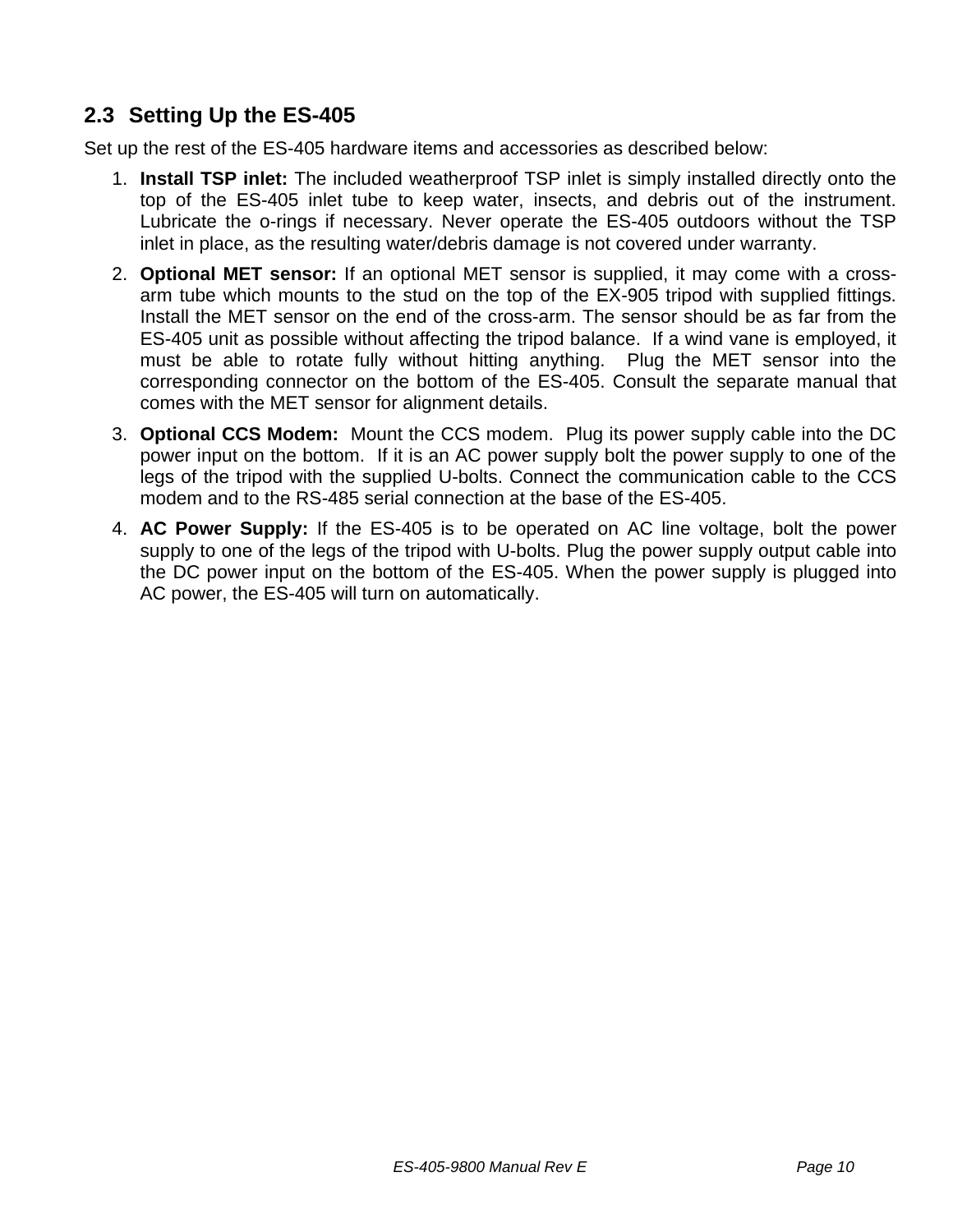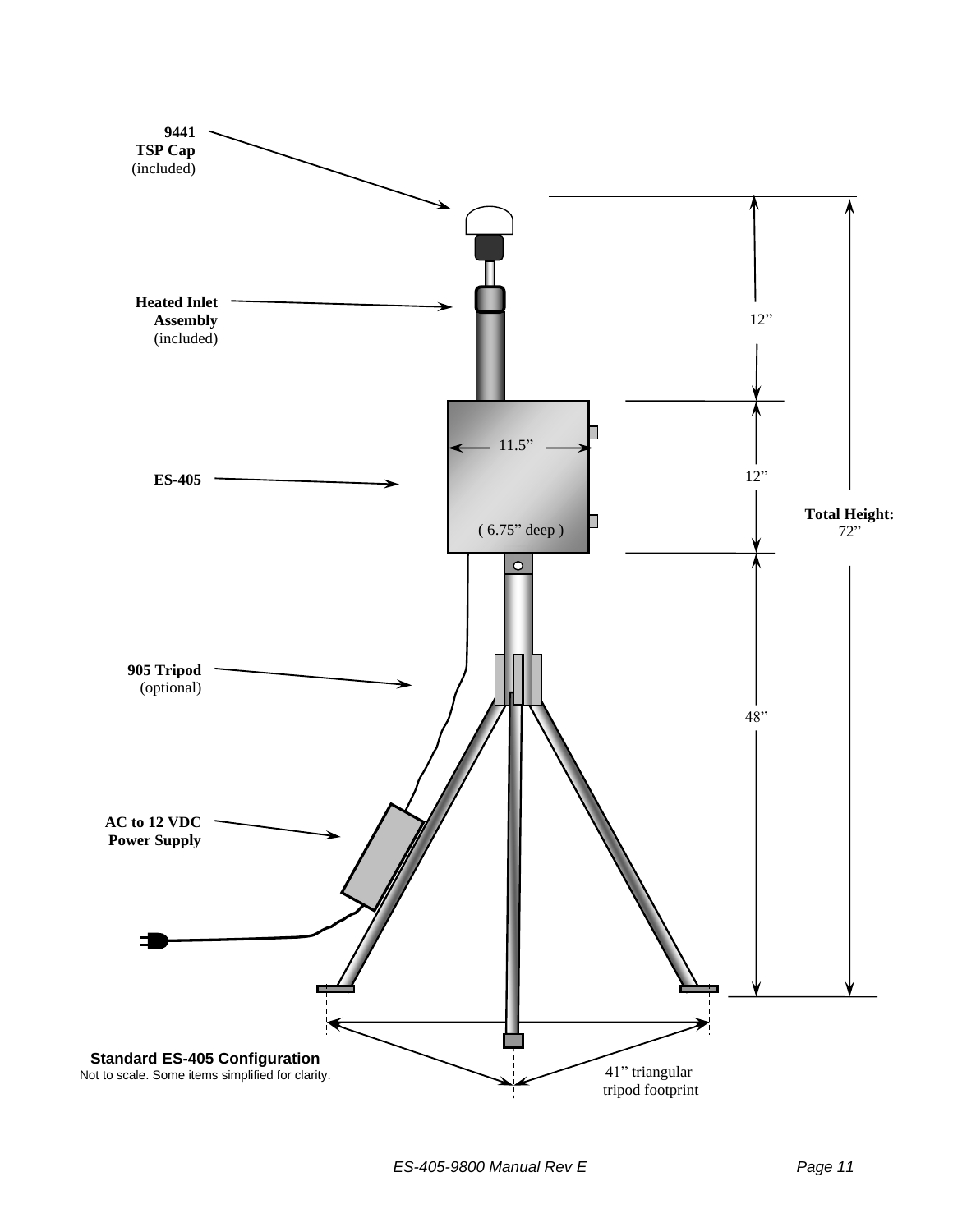# <span id="page-11-0"></span>**2.4 Electrical Connections**

The ES-405 has five weatherproof connectors on the bottom of the enclosure. These connectors provide the connections for the power supply, external sensors, communications, and alarm options. Each connector has a different pin configuration to prevent plugging cables into the wrong

connector. The ES-405 will turn on automatically whenever a 12V power source is connected to the power input.

The ES-405 chassis ground lug should be connected to an earth ground with the supplied grounding cable whenever possible, to reduce potential EMI/RFI electrical noise in the unit.

The RS-485 SERIAL connection is for an optional CCS Modem or optional RS-485 half-duplex cable. The RS-485 SENSOR connection is for an optional MET Sensor. The RS-232 SERIAL connection is for RS-232 communications. The ALARM connection is for the optional alarm output.



## <span id="page-11-1"></span>**2.5 Power-Up and Starting Operation**

As soon as power is applied to the ES-405, the unit will boot up and display ES-405 and company website for a few seconds.

The ES-405 will then default to the OPERATE screen as shown below and begin sampling. Pressing the Enter key on the keypad will bring up the START or STOP screen depending on whether or not the unit is currently sampling.

| START MEASUREMENT |       | STOP MEASUREMENT |      |
|-------------------|-------|------------------|------|
| CANCEL            | START | CANCEL           | STOP |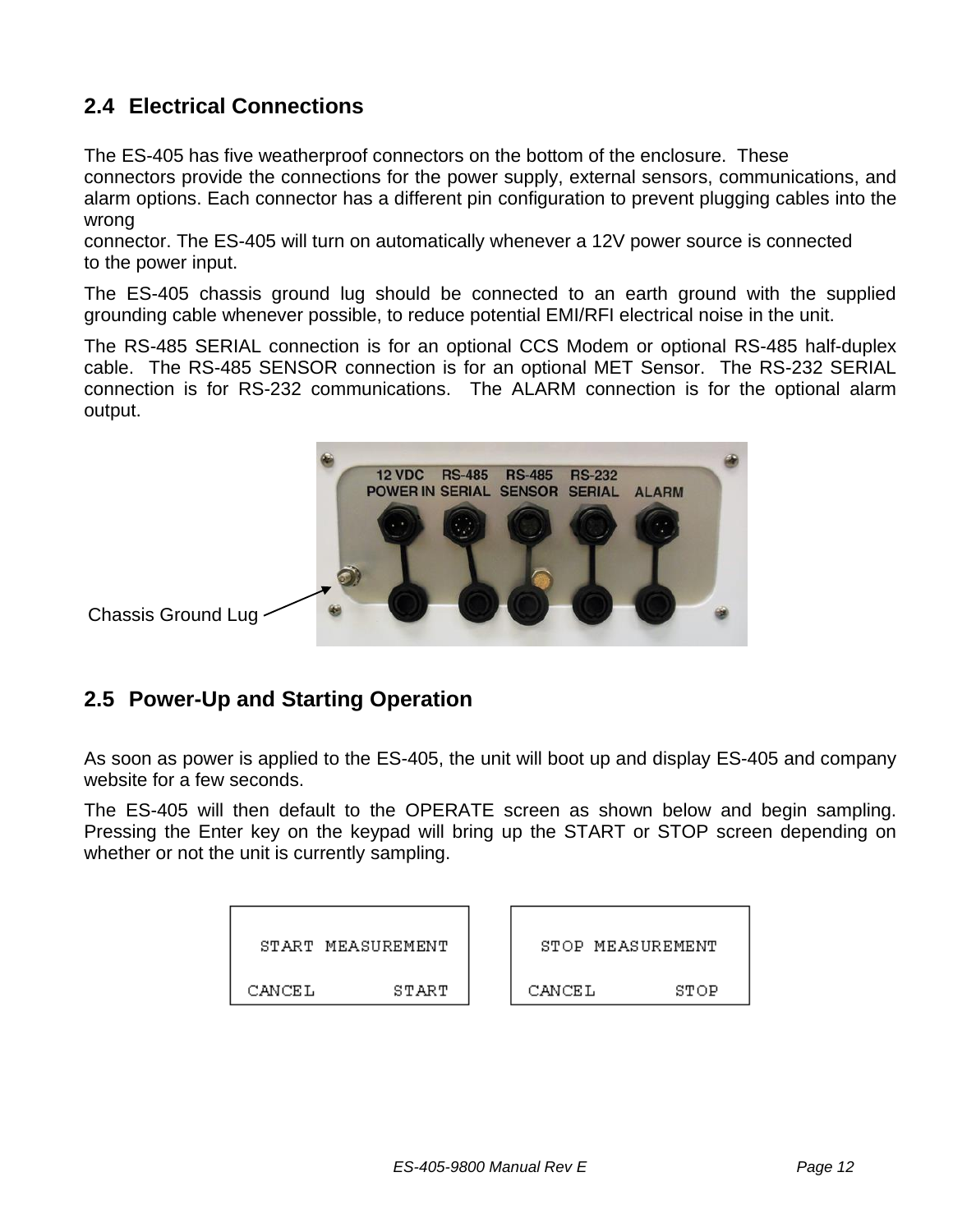Pressing the ▼ down arrow displays the readings that do not fit on the screen. The MET data will only display if optional digital sensors are connected

|           | 2018-08-03 11:34:10    |
|-----------|------------------------|
| SAMPLING. |                        |
| PM2.5     | ug/m3<br>31.2          |
| PM10      | ug/m3<br>137.8         |
| PM1       | $26.6 \text{ ug/m}$ 3  |
| PM 4      | 51.9<br>ug/m3          |
| FLOW      | 1.00<br><b>lpm</b>     |
| FT        | 25.4<br>$\overline{C}$ |
| FP        | 735.1<br>mmHq          |
| AΤ        | 36.9<br>C              |
| RH        | ٥R<br>ن<br>35.1        |
| ΒP        | 745.1<br>mmHq          |
| WS        | 8.4<br>m/s             |
| WD        | deg<br>175             |

## <span id="page-12-0"></span>**2.6 Default Setup**

The ES-405 is factory configured to measure continuously with one-minute sample. The following table lists some of the factory default configurations which may need to be changed for your application. See Section 6 for details about the settings.

| <b>Parameter</b> | <b>Setting</b> |
|------------------|----------------|
| Sampling Rate    | 1 minute       |
| Time             | Pacific Time   |
| PM1 K-Factor     | 1.0            |
| PM2.5 K-Factor   | 1.0            |
| PM4 K-Factor     | 1.0            |
| PM10 K-Factor    | 1.0            |
| <b>Baud Rate</b> | 115200         |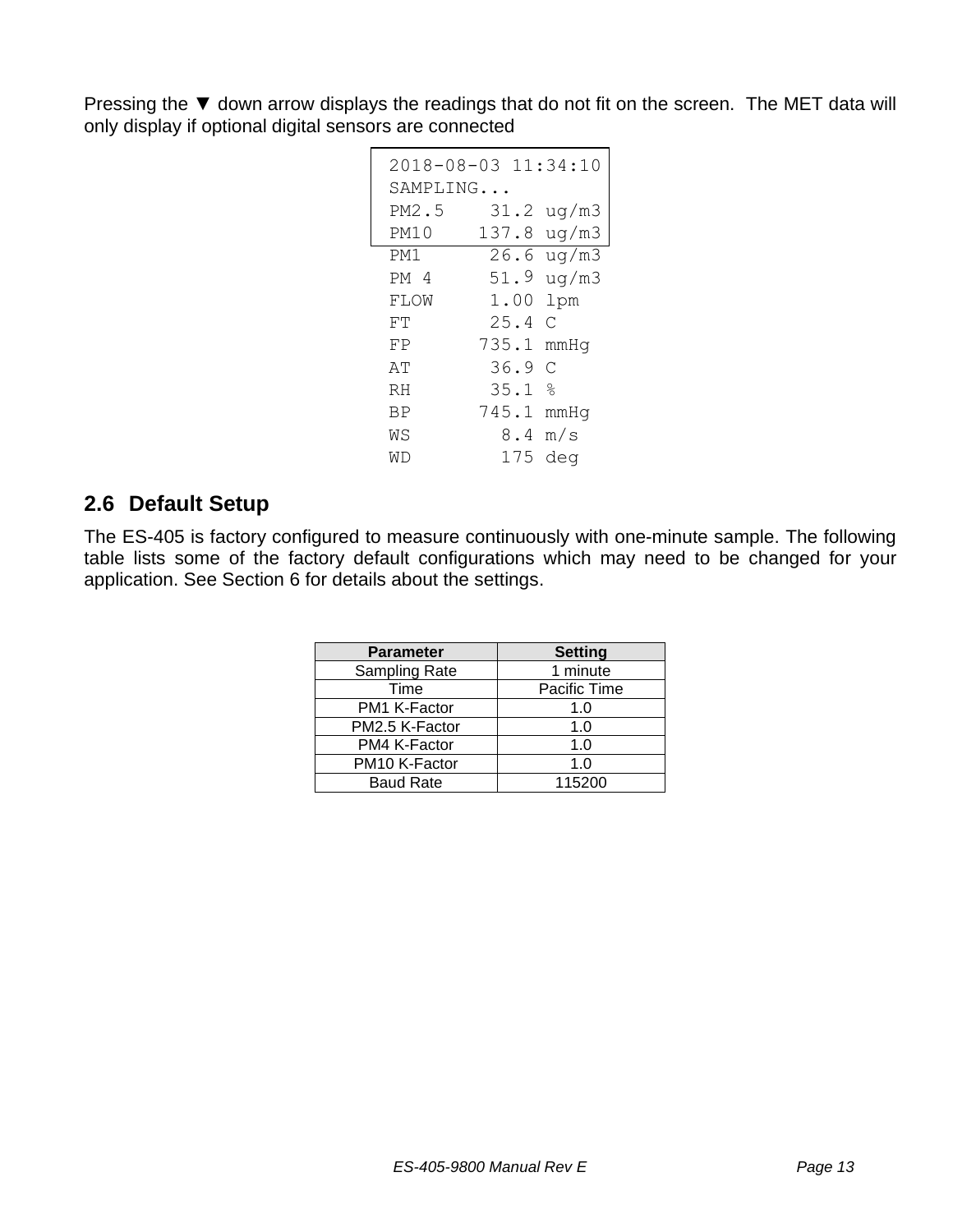# <span id="page-13-0"></span>**3 SITE SELECTION and REMOTE POWER OPTIONS**

Use the following criteria when deciding on a sampling location for the ES-405. Always consider the safety and security of the unit, as well as the suitability of the sampling environment.

## <span id="page-13-1"></span>**3.1 Site Selection Requirements**

Selection of a proper site for the ES-405 is critical for accurate measurements.

The following is a summary of general ambient particulate monitoring site requirements that will be appropriate for use with the ES-405 in many cases. Some of these criteria may not be appropriate in some applications, due to the versatile nature of the ES-405:

#### **Inlet Height:**

- The inlet should be located in the "breathing zone", between 2 and 15 meters above ground level. When installed on the standard tripod, the ES-405 inlet is positioned two meters above the ground or other mounting surface.
- If the ES-405 is to be collocated with other particulate instruments, such as FRM filter-type samplers or BAM units, then the air inlet must be the same height as the inlet of the other samplers, within one meter vertically. Within one foot is preferred.
- If the ES-405 inlet is the highest point on a building, then lightning rods must be installed to prevent destruction of the unit during electrical storms.

#### **Inlet Radius Clearance:**

- The ES-405 inlet should have a one meter radius free of any objects that may influence airflow characteristics, including the inlet of another instrument.
- If an ES-405 is to be collocated at a station along with BAM or FRM samplers, the inlets of each sampler must be no less than one meter apart from each other, and no more than four meters apart. Two meter inlet spacing is recommended where possible.
- If installed near a Hi-Volume sampler, then the distance between the inlet of the ES-405 and the Hi-Vol must be no less than two meters.
- The ES-405 inlet should be located away from obstructions such as short walls, fences, and penthouses, so that the inlet is unobstructed for two meters in all directions whenever possible. In some ES-405 applications, this may not be entirely possible.
- If located beside a major obstruction (such as a building) then the distance between the ES-405 and the building should be equal to twice the height of the building.
- The inlet should be at least 20 meters from the drip line of any overhanging trees.
- There should be at least a 270 degree arc of unrestricted airflow around the inlet. The predominant direction of concentration movement should be included in the arc.

#### **Artificial Particulate Sources:**

To avoid possible errors in the concentration measurements, the inlet must be located as far as possible from any artificial sources of particulate, such as blowers, vents, or air conditioners on a rooftop. Especially if any of these types of devices blow air across the inlet of the ES-405. Even sources of filtered air must not blow across the inlet.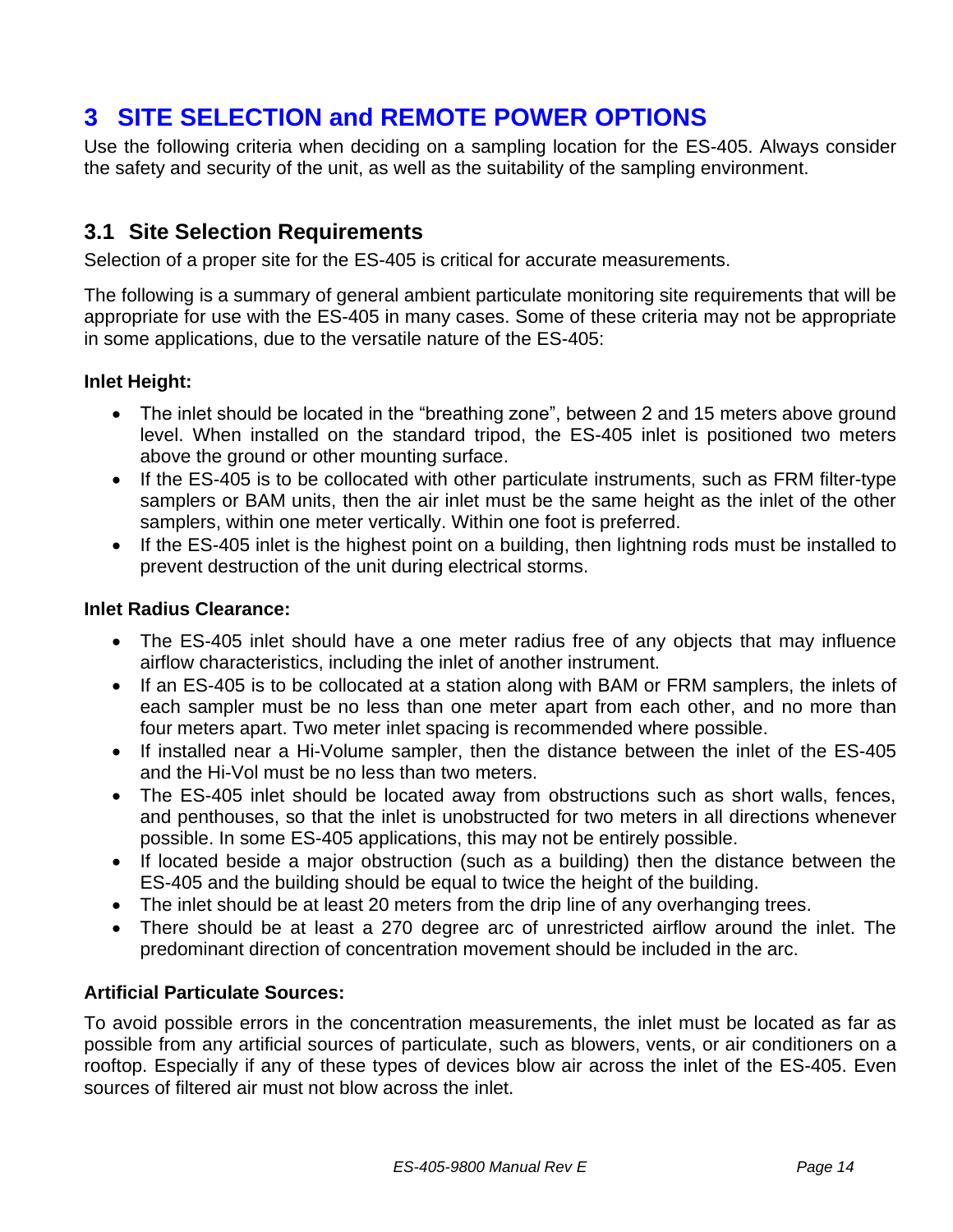### **Spacing from Roadways:**

The ES-405 should usually not be located directly next to a major highway or arterial roadway, as vehicle exhaust will dominate the concentration measurement. This effect can be difficult to predict accurately as shifting winds may direct the plume toward or away from the inlet. An obvious exception would intentional roadside particulate studies.

- Roads with a daily traffic volume of less than 3,000 vehicles are generally not considered major sources of pollutants, and in this case the ES-405 should be located at least five meters from the nearest traffic lane.
- The ES-405 should be located at least 25 meters from any elevated roadway greater than five meters high.
- The unit should be located as far as possible from unpaved roadways, as these also cause artificial measurements from fugitive dust.
- The unit should not be installed in unpaved areas unless year-round vegetative ground cover is present, to avoid the effects of re-entrained fugitive dust.

## <span id="page-14-0"></span>**3.2 Fall Hazard and Security Cautions**

If the ES-405 is to be installed more than three meters above ground level, then the tripod legs must be bolted down to prevent the unit from falling to the ground. An accidental fall may cause major optical system damage requiring that the unit be returned to the factory for repairs. In addition, dropping the ES-405 from any height will cause a potential safety hazard for those below, and may damage the unit beyond repair.

The ES-405 tripod should be secured to the mounting surface in windy conditions to prevent the unit from falling over, even at ground level. This is especially important in winds over 30 mph. If bolt-down is not possible, then the tripod legs may be weighted down with sand bags or cinder blocks to secure the unit. Wind or fall damage is not covered under warranty.

The ES-405 should be secured from theft or vandalism to the extent possible. A limited-access rooftop or a fenced lot are often good places to deploy the unit. Solar panels and batteries are highly susceptible to theft and should be secured.

## <span id="page-14-1"></span>**3.3 Confined Sampling Locations**

Because of the portable and versatile nature of the unit, the ES-405 is sometimes deployed in confined or non-ambient locations to monitor localized particulate sources, such as tunnels, mines, quarries, shopping malls, train stations, etc. Each of these applications is unique and presents various challenges. We recommend that you contact a Met One Service representative to determine the suitability of the unit if you plan a custom deployment like this. In any case, the safety of those around the unit is paramount, and the protection of the unit from damage is very important.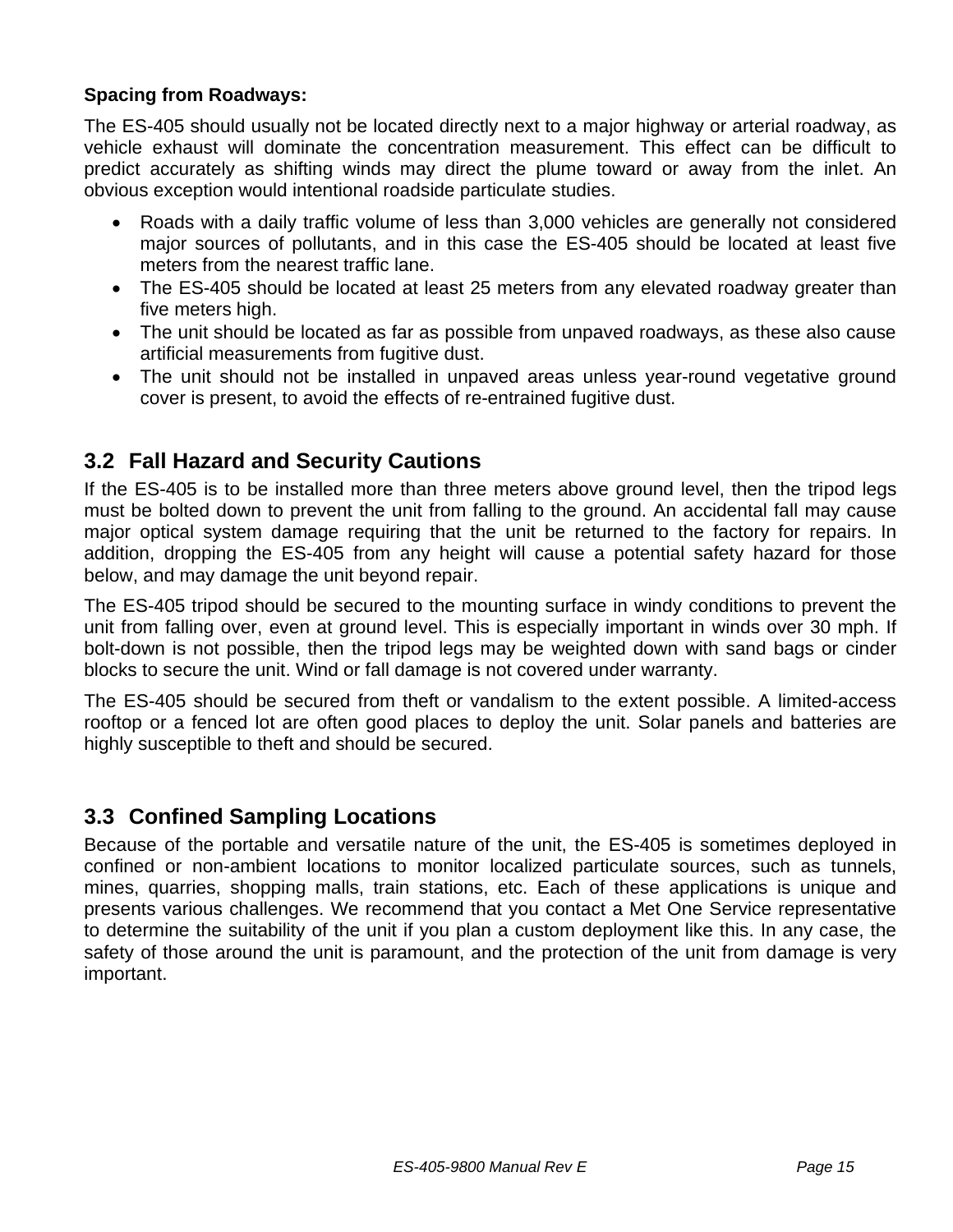# <span id="page-15-0"></span>**4 ES-405 USER INTERFACE and MENU SYSTEM**

This section describes the ES-405 user interface system, and describes the functions of the main menu options, including how to view data and errors.

## <span id="page-15-1"></span>**4.1 The User Interface - Keypad and Display Functions**

The ES-405 user interface consists of a 4x20 character organic light-emitting diode display (OLED) and a dynamic keypad. The two white keys under the display are called "soft keys". These are dynamic keys which change in response to a menu option displayed directly above the key on the bottom row of the display. The function of these keys depends on which menu is shown on the display and are often used for functions such as "SAVE" and "EXIT".

The four, red arrow (cursor) keys are used to scroll up, down, left, and right, to navigate in the menu system, and to select items or change fields on the screen. The arrow keys are also often used to change parameters or increment/decrement values in the menu system. The right arrow key can be used to wake up the display if it has turned off to save power.

The MENU key is used to enter the main menu or to select an item in a list. The ESC key is used to escape or exit out of a menu.



**ES-405 Keypad and Display**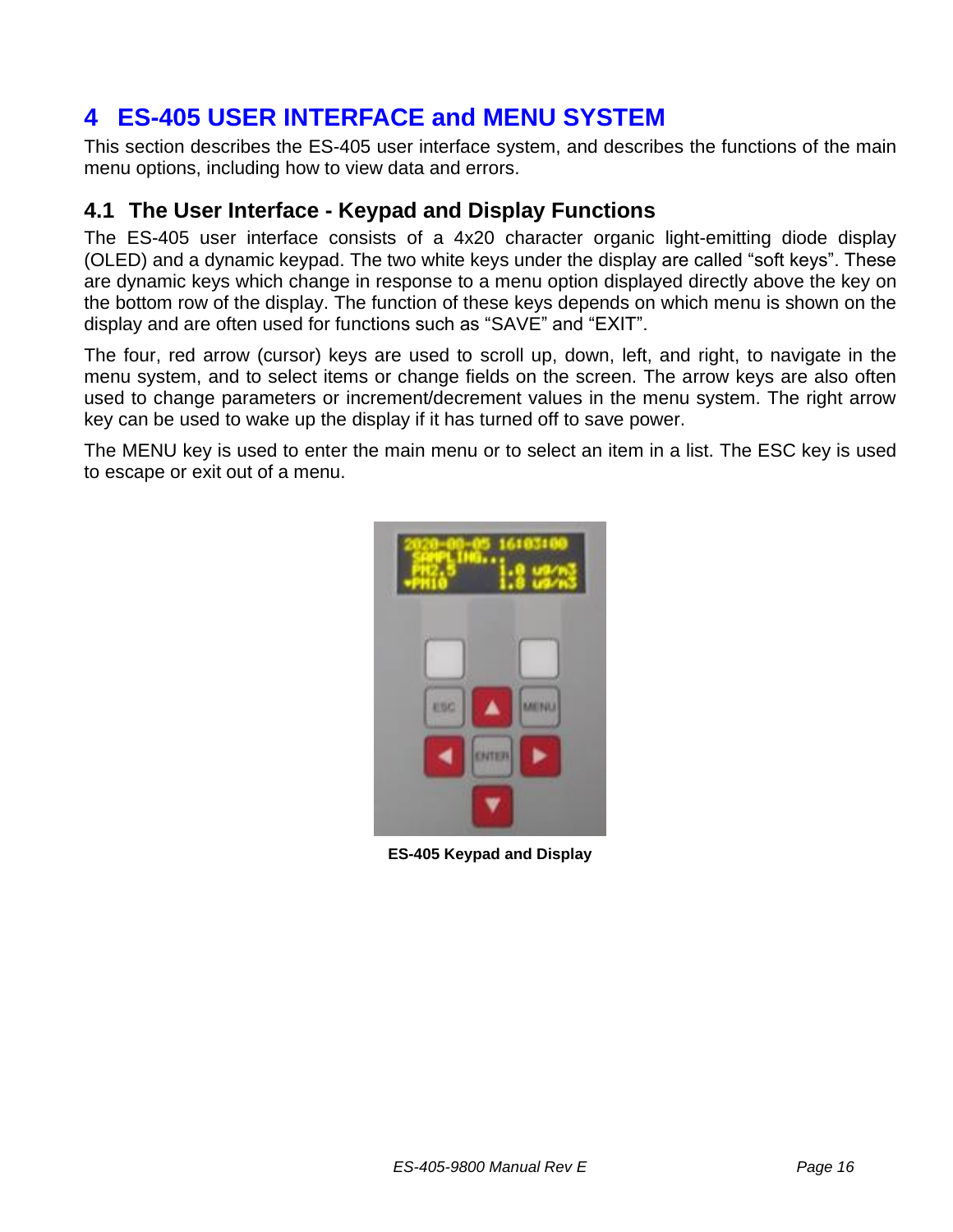## <span id="page-16-0"></span>**4.2 Using the Main Sampling Screen**

The ES-405 display shows the Operate screen when the unit is in normal operation. The active display area shows the current date and time and most recent measurement concentration. Not all the parameters monitored by the ES-405 can fit on the screen, press the down  $\blacktriangledown$  arrow to view the remaining parameters. The date and time will remain at the top of the display at all times.



**Main Sampling Screen**

Below is a table which describes the parameters visible in the main sampling display as shown above. These are all the logged parameters in the ES-405. The active display shows the 1-second real-time value for each parameter, while the stored data shows the average value over the userselected logging interval. AT, RH, BP, WS and WD are only visible if an external digital MET sensor is attached.

| <b>Parameter</b>                                                        | <b>Description</b>                                                  |
|-------------------------------------------------------------------------|---------------------------------------------------------------------|
| <b>PM2.5</b>                                                            | Real-time particulate concentration, in micrograms per cubic meter. |
| <b>PM10</b>                                                             | Real-time particulate concentration, in micrograms per cubic meter. |
| PM <sub>1</sub>                                                         | Real-time particulate concentration, in micrograms per cubic meter. |
| PM4                                                                     | Real-time particulate concentration, in micrograms per cubic meter. |
| Real-time sample flow rate, in actual liters per minute.<br><b>FLOW</b> |                                                                     |
| Internal temperature in degrees C.<br>FТ                                |                                                                     |
| <b>FP</b>                                                               | Internal barometric pressure in mmHg.                               |
| AT                                                                      | External ambient temperature in degrees C (if equipped).            |
| External ambient relative humidity (if equipped).<br><b>RH</b>          |                                                                     |
| <b>BP</b>                                                               | External ambient barometric pressure in mmHg (if equipped).         |
| Wind speed in meters per second (if equipped).<br><b>WS</b>             |                                                                     |
| WD                                                                      | Wind direction in degrees (if equipped).                            |
|                                                                         | The Main CC ADE career                                              |

 **The Main ES-405 screen**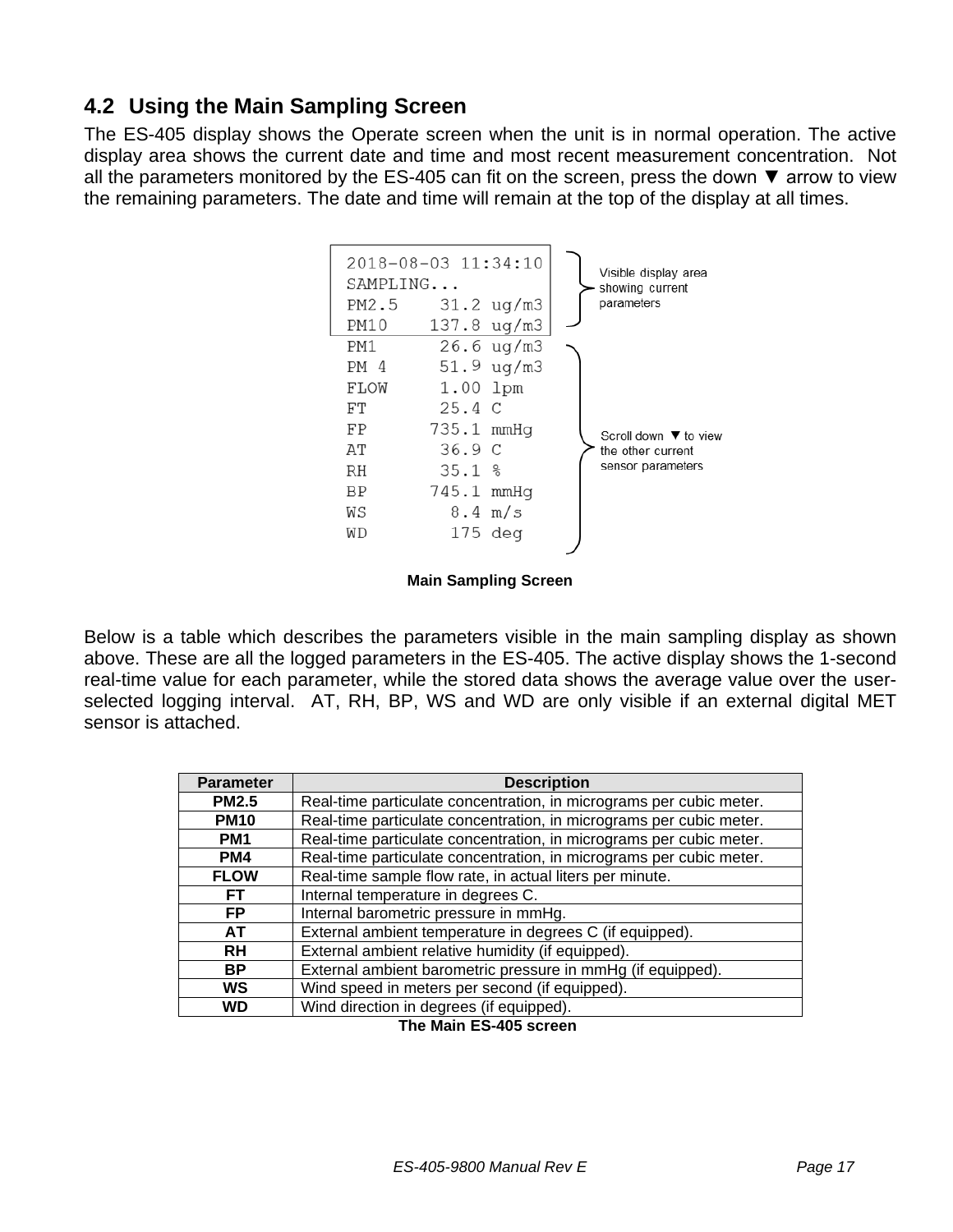Pressing the Enter key while in the Operate screen will either bring up the Start or Stop screen depending on whether the instrument is currently sampling or not.

```
 START MEASUREMENT
CANCEL START
                        STOP MEASUREMENT
                      CANCEL STOP
```
### <span id="page-17-0"></span>**4.3 Using the Main ES-405 Menu System and Clearing Memory**

**MENU SCREEN**: The first line of the Menu screen is Start or Stop depending on whether the instrument is currently sampling or not.

| STOP SAMPLE    |  |
|----------------|--|
| SETUP MENU     |  |
| CALIBRATE MENU |  |
| ALARMS         |  |
| AROUT          |  |

The main ES-405 menu system can be entered at almost any time by pressing the MENU key. Use the  $\triangle \blacktriangledown$  arrow keys to select the desired menu option, then press the MENU key to enter the selected sub-menu. The functions in the SETUP and CALIBRATE menus are described in Section [6](#page-20-0) and [7.](#page-23-0)

**SETUP**: This is the setup menu for the ES-405. All the setup parameters in this menu are described in Section [6.](#page-20-0)

**CALIBRATE**: This is the field calibration menu for the ES-405. All the calibrations and tests in this menu are described in Section [7.](#page-23-0)

**ABOUT**: This menu option displays the ES-405 model number, firmware version and revision, and serial number as shown in the example below. Press the MENU/SELECT key to return to the main menu.

```
 ES-405
  83904 R1.2.0
     X15465
 WWW.METONE.COM
```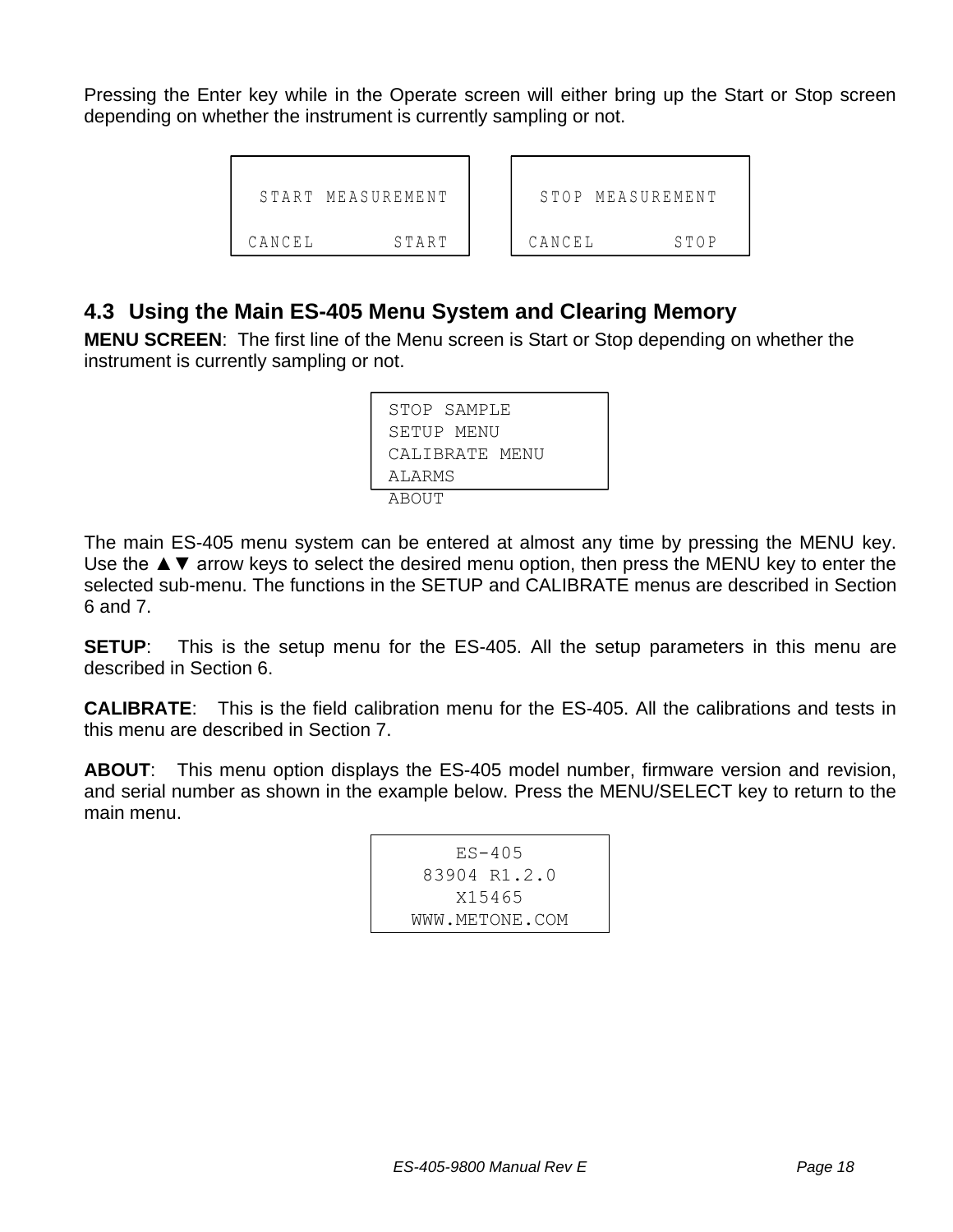# <span id="page-18-0"></span>**5 ES-405 MEASUREMENT METHOD**

The Met One Instruments, Inc model ES-405 is a type of air quality sensor which automatically measures and records real-time airborne PM10, PM4, PM2.5, and PM<sup>1</sup> particulate concentration levels using the principle of right-angle laser light scatter. This section describes the measurement systems.

## <span id="page-18-1"></span>**5.1 Sheath Air**

The Particle Profiler uses a sheath air system. When a particle counter is to be used to sample aerosols containing high concentrations of particles, the sensor should incorporate sheath air to prevent particles from contaminating the internal optics of the sensor. The particle laden sample air is enclosed in a sheath of clean filtered air that prevents particles from escaping. Sample air is drawn into the ES-405 by an internal pump. Flow rate is controlled with a flow sensor to maintain constant 1 LPM flow on the inlet nozzle. Additional air is added around the sample flow to contain the particles.

## <span id="page-18-2"></span>**5.2 Detection**

The ES-405 is always ready to detect particles. Sample air is drawn into the detector chamber and subjected to an intense laser beam located at right angles to the flow. The laser beam has been shaped to produce a flat very thin beam, producing a small sample area. Light travels through the sample stream and terminates in the light trap. Particles pass through the laser beam and scatter light. The amount of light scattered is proportional to the size of the particle. A portion of this light scatters toward the elliptical mirror. This light is then directed to the detector. The output of the detector is then analyzed to determine the number of particles and the size of the particles. Detected particles are multiplied by a fixed density to provide an indicative particulate mass measurement.

## <span id="page-18-3"></span>**5.3 Sizing and Counting**

The amount of scattered light is converted to a voltage pulse and based on the amplitude of the pulse signal it will pass through one or more of the size discriminators and into the associated counter(s).

# <span id="page-18-4"></span>**5.4 Calibration**

Calibration is performed using ideal (PSL) spheres, which provide a powerful tool for assessing the sensitivity, accuracy, resolution and false count level. The particle detector is compared to a reference mono-dispersed (single size) suspension of polystyrene latex (PSL) spheres in clean filtered air for both calibration and certification of performance specifications. This calibration technique serves two purposes:

- 1. Provides a standard traceable reference.
- 2. Provides a measure of how well the unit maintains its calibration (reproducibility).

## <span id="page-18-5"></span>**5.5 K-Factor**

The AQ Mass Profiler's PSL sphere calibration provides an extremely consistent calibration but does not generally match the characteristics of all ambient particulate. A K-Factor (multiplier) must be established for good accuracy and correlation to collocated instruments.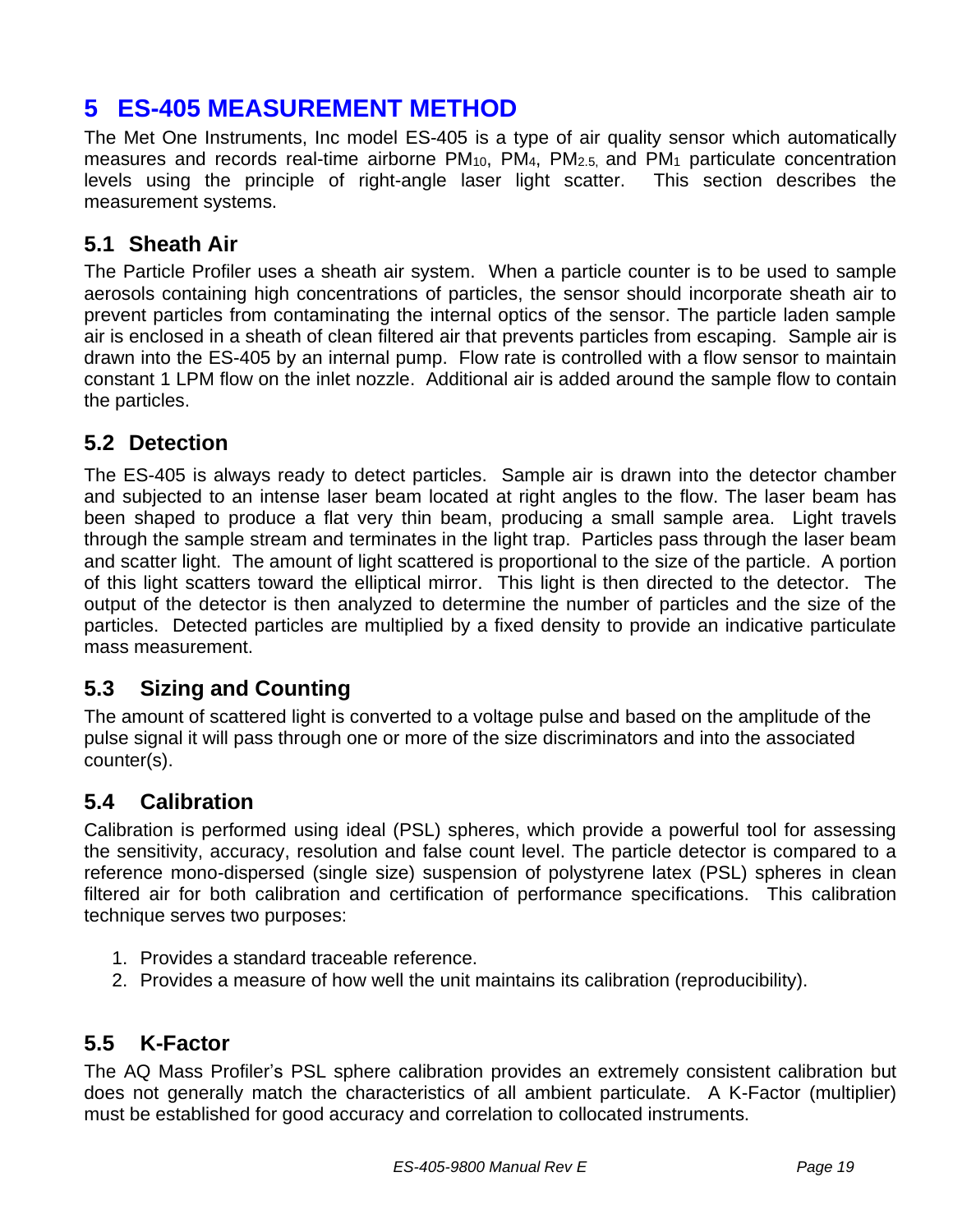It is best to compare the ES-405 to regulatory monitors distinguished as Federal Reference Monitors (FRM) or Federal Equivalent Monitors (FEM). Contact your local air quality authorities for information on locations and how to access the data. Some sites may have hourly data, while others may have 24-hour data.

Calculate the K-Factor for each particulate size fraction as the reference concentration divided by the ES-405 light scatter concentration over the same time period. For example, if the reference total concentration was 51 μg/m<sup>3</sup> and the ES-405 total concentration was 38 μg/m<sup>3</sup>, then the K-Factor would be 51 divided by 38 or 1.342. If only one size fraction K-Factor will be calculated for the unit it is advisable to use this number for all four PM sizes.

The K-Factor is only valid at the same site and for the same particulate type. If the local particulate source changes, the K-Factor may no longer be valid. The accuracy of the mass output can be affected by variations in size, color, shape, and index of refraction of the sampled particles. The K Factor for each PM mass fraction can be set in the calibrate menu.

#### <span id="page-19-0"></span>**5.6 Sample RH Control for Light Scatter Mass**

The relative humidity (RH) of the sample air has an influence upon the measurement of particulate mass by optical units. At RH values greater than about 50% this effect begins to increase due to particle aggregation and particle size increases as water is absorbed. The ES-405 mitigates this through a heated inlet tube that uses an internal sample RH sensor. The RH of the incoming air is measured, and the inlet heater is turned on whenever the user-set setpoint is exceeded (typically 40% RH).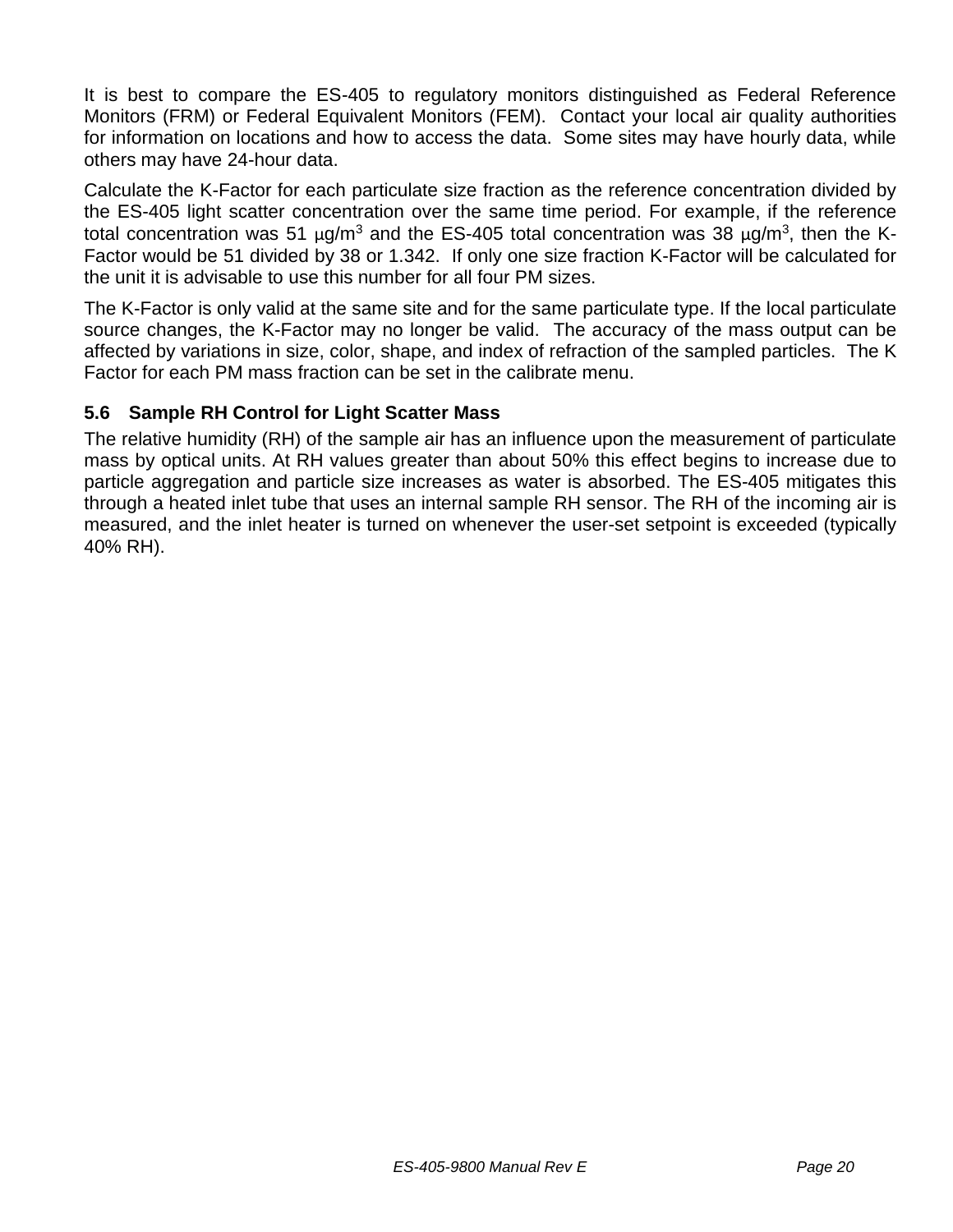# <span id="page-20-0"></span>**6 SETUP MENU DESCRIPTIONS**

The ES-405 has a system of setup menus which contain all of the settings and parameters needed to perform the measurement and operation of the unit. Many of these settings are set at factory default values which are correct for most applications but may be altered by the operator to suit the specific needs of your monitoring program. This section describes the SETUP menu in detail and should be reviewed to ensure desired operation. Once set, most of the values in the SETUP menus will not need to be changed by the site operator. The settings will not be lost if the unit is unplugged or powered down.

The SETUP menu can be accessed through the main ES-405 menu. Use the arrow keys to select SETUP option in the main menu, then press the MENU key to enter the menu.

> STOP SAMPLE SETUP MENU CALIBRATE MENU

Use the  $\triangle \blacktriangledown$  keys to select the desired sub-menu and press the ENTER key again to enter. The top SETUP menu is shown below:

| MEMORY      |
|-------------|
| SERIAL PORT |
| CLOCK       |
| SAMPLE      |
|             |

ALARM OUTPUT

### <span id="page-20-1"></span>**6.1 SAMPLE Setup**

Set the Sample Rate and Location ID

```
SAMPLE RATE: 5 MIN
LOCATION : 001
```
The Sample Rate choices are a pick list with the following choices.

SAMPLE RATE: 1 MIN 5 MIN 10 MIN 15 MIN 30 MIN 1 HR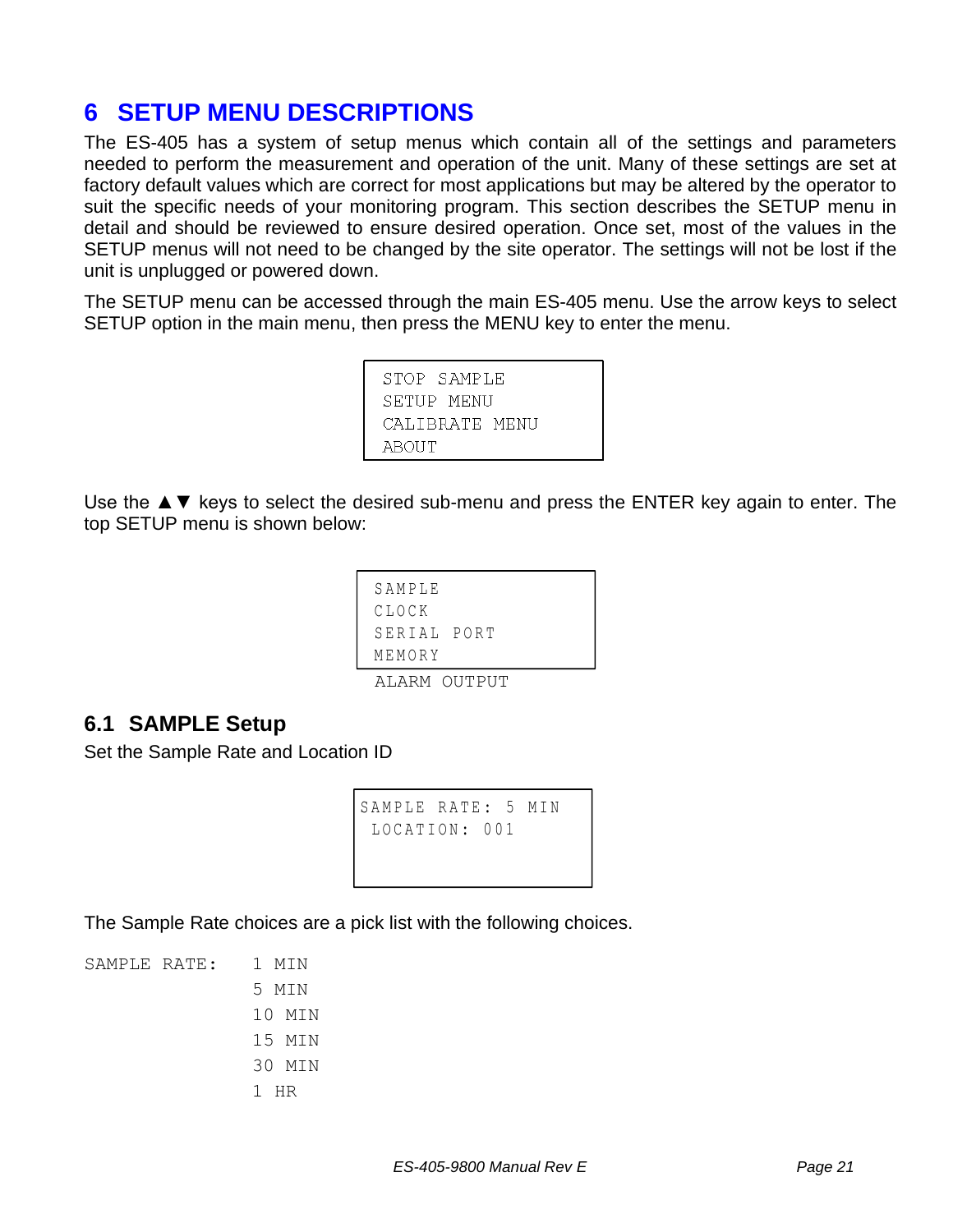# <span id="page-21-0"></span>**6.2 CLOCK Setup**

Press the ENTER key. Scroll left and right to access each field to edit. Use the Up/Down arrows to change each field as it flashes. Press ENTER key when complete, then press the soft key under SET to finish.

```
SET CLOCK
2018 - 0 8 - 03 11 : 4 5 : 3 1
     SET
```
## <span id="page-21-1"></span>**6.3 SERIAL PORT**

Set the baud rate for RS-232 and USB serial communication.

|  | BAUD: 115200 |
|--|--------------|
|  |              |
|  |              |

Baud rate choices are a pick list with the following choices:

## <span id="page-21-2"></span>**6.4 MEMORY**

Allow to clear the files.

FILE: ALL LOGS CLEAR

**Choices** 

FILE : DATA LOG ALARM LOG ALL LOGS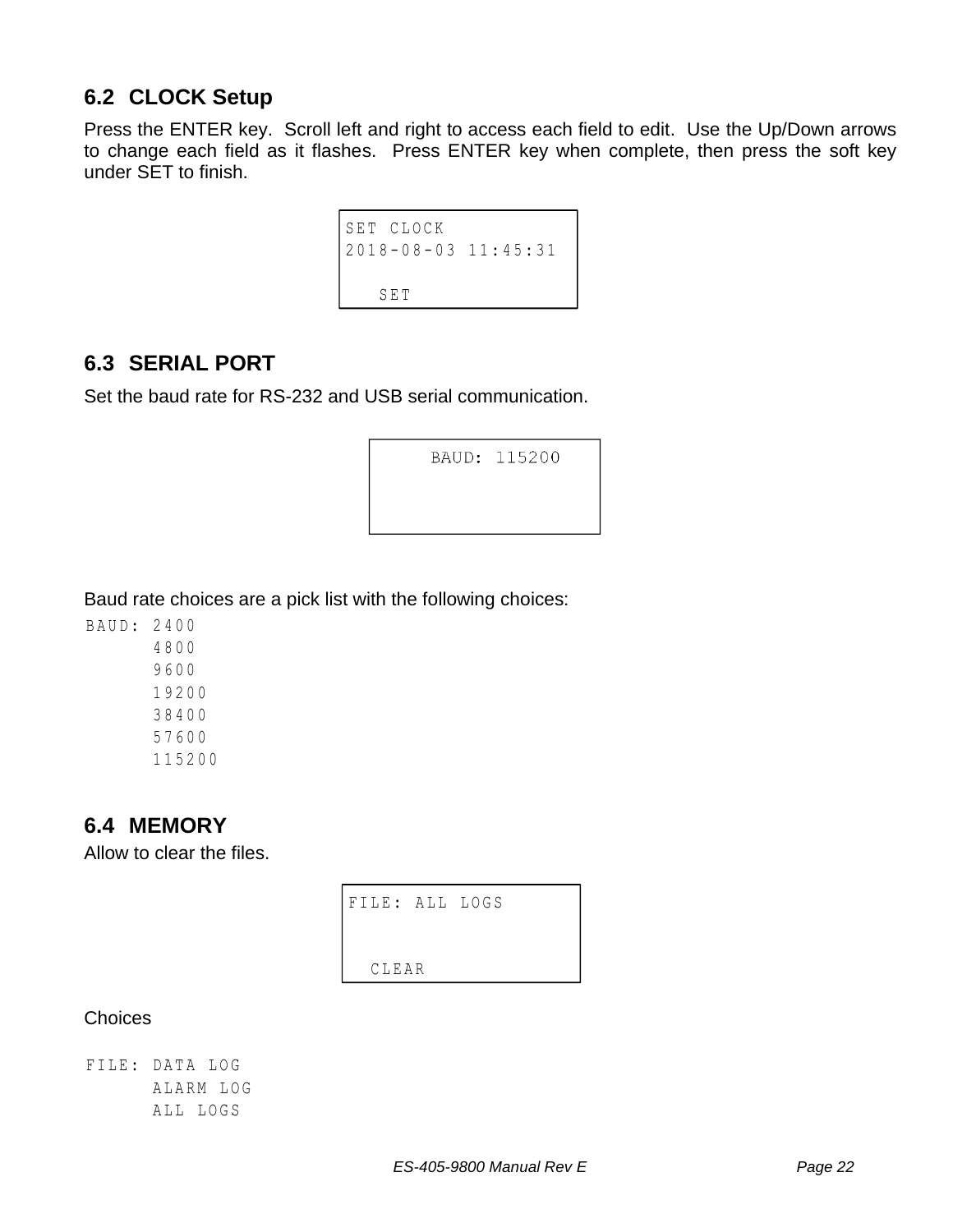# <span id="page-22-0"></span>**6.5 ALARM OUTPUT**

This screen is used to establish the rules for activating the alarm contact closure relay output of the ES-405. This contact closure connection is located on the bottom of the enclosure and requires an optional cable with the contact wires routed out. The contacts are normally open/normally closed and will close/open when the event is triggered. This can be used to signal an external warning light, logic controller, or logger input to take some action. The optional external alarm cable (MOI part number 83569) relay wiring function is as follow:

Red=Normally Open, Black=Normally Closed, Green=Common.

Select the OUTPUT SOURCE, OUTPUT TIMING, or PM LIMITS screen as shown below.

OUTPUT SOURCE OUTPUT TIMING PM LIMITS

The alarm OUTPUT SOURCE can be set to ALARM EVENT or PM LIMIT. Setting ALARM EVENT means that any instrument error or alarm will activate the output. The PM LIMIT setting is real-time concentration threshold that will trigger the alarm and can be set from 0.1 to 999.9  $\mu$ g/m<sup>3</sup> for each PM size.

Press the ENTER key. Use the Up/Down arrows to select the source. Press ENTER key.

SOURCE: PM LIMIT

The OUTPUT TIMING screen is used to set how long the alarm signal is ACTIVE when triggered (1 to 60 seconds) and how much delay time must pass before the alarm can be reactivated again (1 to 60 minutes).

> ACTIVE: 10 SEC DELAY: 01 MIN

The PM LIMITS screen is used to set the individual PM trigger Levels for each of PM1, PM2.5, PM4 and PM10. Setting the trigger level to 0 will disable triggering of the output for the specified PM Level.

Press ENTER to begin and end editing the PM limit for each mass size.

PM1: 000.0 ug/m3 PM2.5: 000.0 ug/m3 PM4: 000.0 ug/m3 PM10: 000.0 ug/m3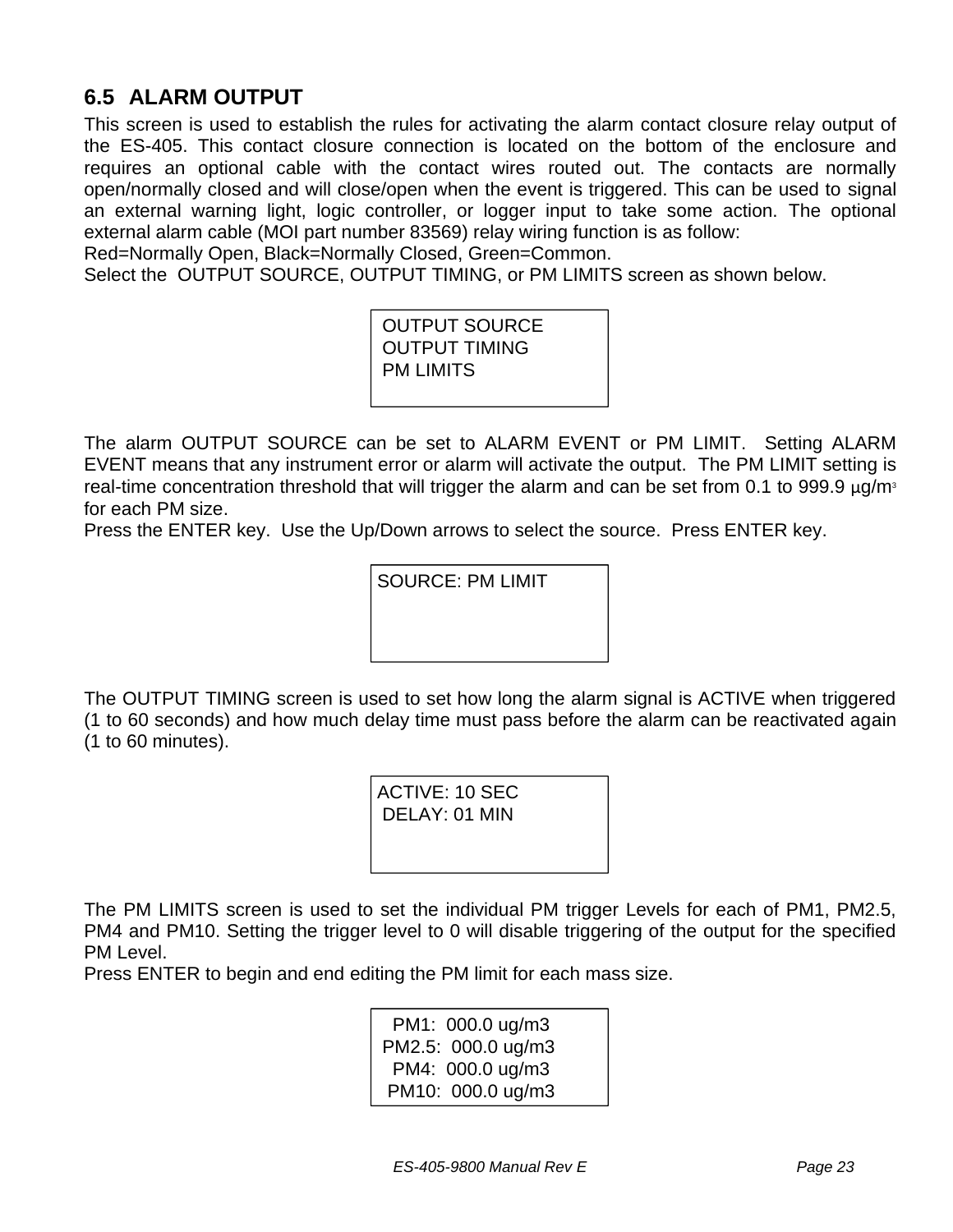# <span id="page-23-0"></span>**7 CALIBRATE MENU – FIELD CALIBRATIONS**

The ES-405 has a system of calibration menus which allow the operator to audit or calibrate the airflow control system parameters for optimal performance. These parameters are often audited monthly and calibrated quarterly during continuous operation. The exact frequency may vary depending on the harshness of the local conditions and the data validation requirements established by the sampling program administrator and your resulting standard operating procedures (SOP).

The CALIBRATE menu is located in the main ES-405 menu. Use the arrow keys to select CALIBRATE option in the main menu, then press the ENTER key to enter the menu. Use the ▲▼ keys to select the desired sub-menu and press the ENTER key again to enter. The top CALIBRATE menu is shown below

## <span id="page-23-1"></span>**7.1 CALIBRATE Menu**

```
CALIBRATE FLOW
CALIBRATE FP
K-FACTORS
```
### <span id="page-23-2"></span>**7.1.1 CALIBRATE Flow Screen**

SET POINT: 1.0 lpm FLOW : 1 . 00 lpm STANDARD: 1.00 DEFAULT CALIBRATE

The SET POINT parameter is the target flow rate that the ES-405 will attempt to maintain.

The FLOW parameter is the current reading from the ES-405 flow sensor, in actual volumetric liters per minute. The ES-405 should automatically regulate to the setpoint (1.0 LPM) when the flow calibration screen is entered. This may take a moment.

The STANDARD parameter is where you can enter the correct value from your traceable flow meter, using the arrow keys. **The flow reading that you enter must be in actual conditions**. The FLOW value should change to match the STANDARD value when you press the CALIBRATE soft key.

The DEFAULT soft key can be pressed to clear out all previous field calibrations and restore the factory calibration for the sensor. Use this if difficulty is encountered during the calibration. Press ESC to escape without changes.

Note: To audit the ES-405 flow rate without changing the calibration, simply compare the FLOW value to your traceable standard and record the results. If the CALIBRATE soft key is not pressed, then no flow calibrations are affected.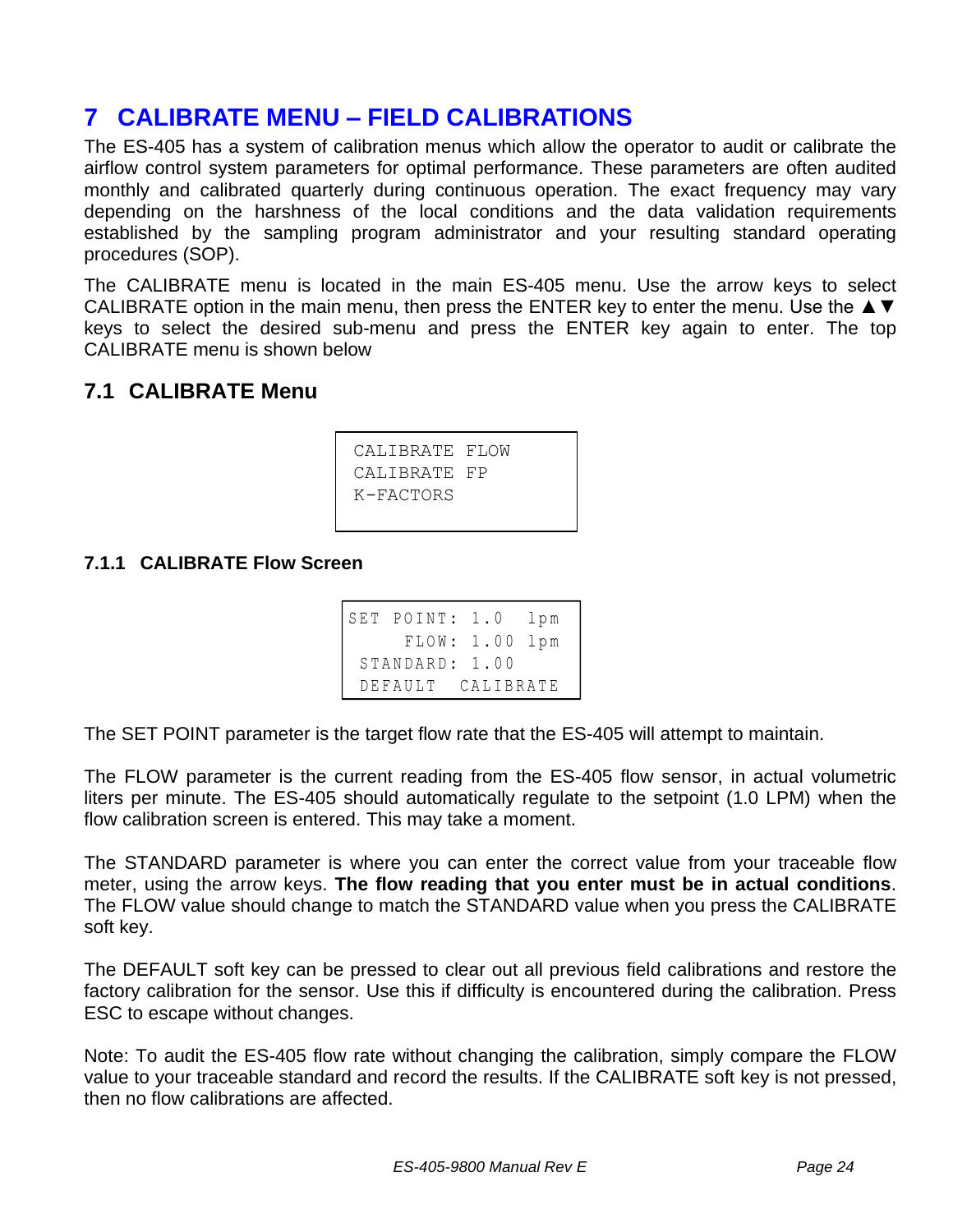#### <span id="page-24-0"></span>**7.1.2 CALIBRATE FP Screen**

```
FP: 731.3 mmHg
STANDARD: 731.3 mmHg
DEFAULT CALIBRATE
```
The FP parameter is the current reading from the ES-405 pressure sensor. The STANDARD parameter is where you can enter the correct value from your traceable pressure standard, using the arrow keys. You will need to convert units if your standard outputs pressure in other units. The FP value should change to match the STANDARD value when you press the CALIBRATE soft key. The DEFAULT soft key can be pressed to clear out all previous field calibrations and restore the factory calibration for the sensor. Use this if difficulty is encountered during the calibration. Press ESC to escape without changes.

#### <span id="page-24-1"></span>**7.1.3 K-FACTOR Screen**

Press Enter to begin and end editing the K-Factor value for each mass size.

|  | PM1 K: 1.000   |
|--|----------------|
|  | PM2.5 K: 1.000 |
|  | PM4 K: 1.000   |
|  | PM10 K: 1.000  |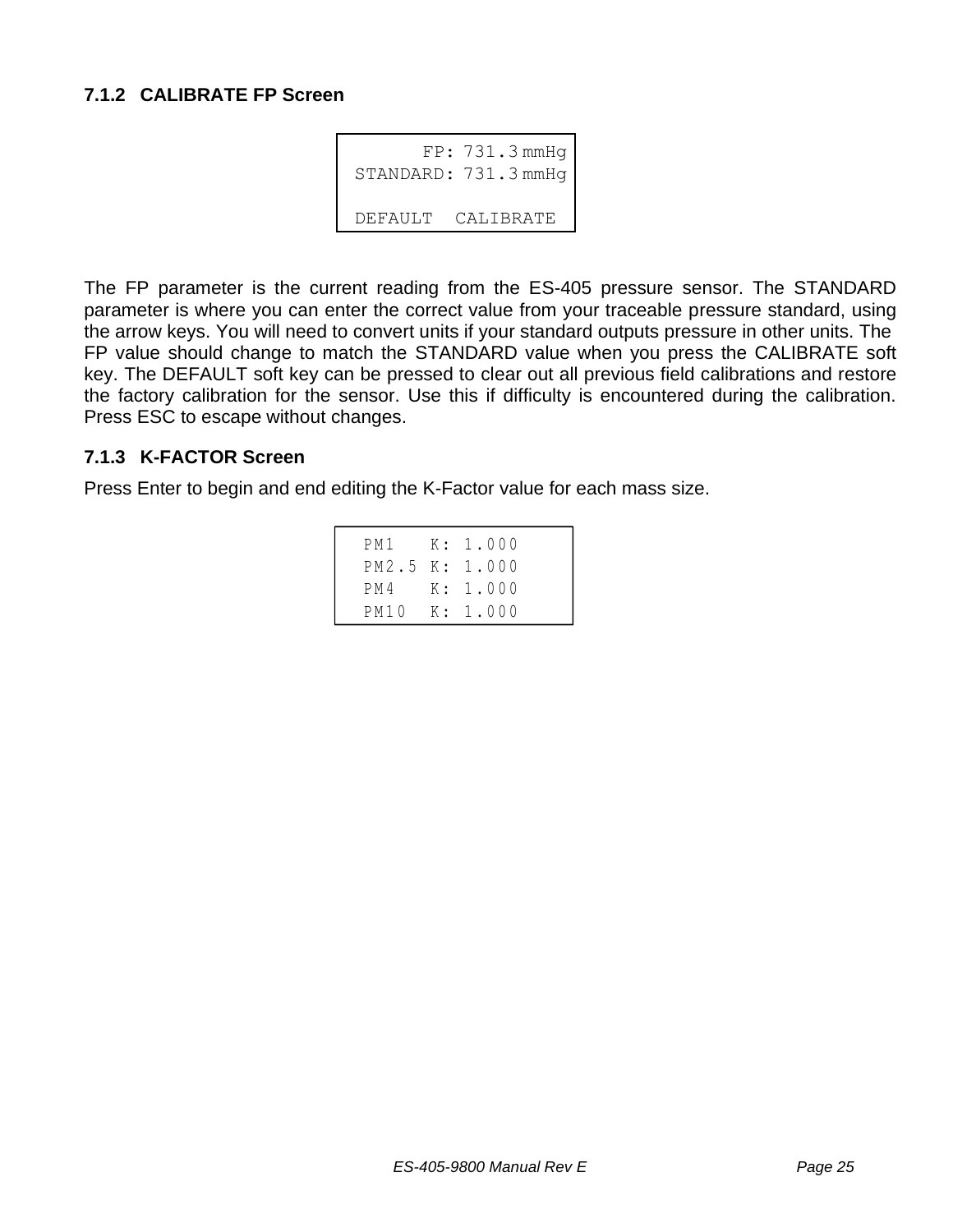# <span id="page-25-0"></span>**8 MAINTENANCE and TROUBLESHOOTING**

This section provides information about routine maintenance of the ES-405, and for performing more detailed diagnostic tests if a problem is encountered. The ES-405 generates error messages on the display or in the data log if a failure or other problem is detected. Many times, there is a simple solution. Persistent errors often signify a failure which will require investigation.

**WARNING:** The ES-405 Particulate Profiler can only be serviced or calibrated by factoryauthorized personnel. Unauthorized maintenance on the Particle Profiler may result in exposure to laser radiation that can cause blindness and void warranty.

**The ES-405 is an extremely component-dense assembly!** Only skilled and trained electromechanical technicians should attempt any disassembly or repairs inside the ES-405. Routine maintenance procedures do not involve removing the ES-405 assembly from the enclosure. Calibrating particle sensors like the one in the ES-405 Particle Profiler requires specialized equipment and a skilled technician. Met One Instruments maintains a calibration facility for calibrating particle counters according to industry-accepted methods using NIST traceable standards. The ES-405 Particle Profiler should be calibrated on a 24 month basis.

### <span id="page-25-1"></span>**8.1 Basic Problem and Cause/Solution Table**

The following table contains information on some of the more common ES-405 problems which may be encountered, and some steps to identify and remedy the problems. Met One welcomes customer suggestions for new items to include in this section of future manual revisions. If the solution cannot be found in the following table, then contact one of our expert service technicians for help in resolving your problem.

|                        | Problem: The ES-405 won't start a measurement cycle.                                                                                                                          |
|------------------------|-------------------------------------------------------------------------------------------------------------------------------------------------------------------------------|
| <b>Cause/Solution:</b> | You must press the START SAMPLE key to start continuous operation.<br>The unit will not start a cycle if the input DC voltage is below the restart threshold,<br>10 volts DC. |

|                        | Problem:   Flow failures or low flow.                                                                                                                                                  |
|------------------------|----------------------------------------------------------------------------------------------------------------------------------------------------------------------------------------|
| <b>Cause/Solution:</b> | Check the filter. This must be replaced periodically.<br>٠                                                                                                                             |
|                        | Try to DEFAULT the flow sensor calibration. If corrupted flow cal parameters are<br>$\bullet$<br>entered into the flow calibration, it may appear that the flow system is not working. |
|                        | Verify the internal AT and BP sensors function. They appear as FT and FP on the<br>$\bullet$<br>main screen when their output is enabled. Failed sensors can affect the flow.          |
|                        | The sample pump itself will eventually wear out and need to be replaced. It should<br>$\bullet$<br>last at least a year under normal conditions. Check the other possibilities first.  |

|                        | Problem:   Optical system alarms and failures                                        |
|------------------------|--------------------------------------------------------------------------------------|
| <b>Cause/Solution:</b> | The ES-405 must be periodically returned to the factory for optical system cleaning. |
|                        | The period will depend on your particulate levels.                                   |
|                        | Check the filter and replace as needed.                                              |
|                        | The laser diode has a finite lifetime which will be reduced at high temperatures. It |
|                        | may eventually fail and need to be replaced at the factory.                          |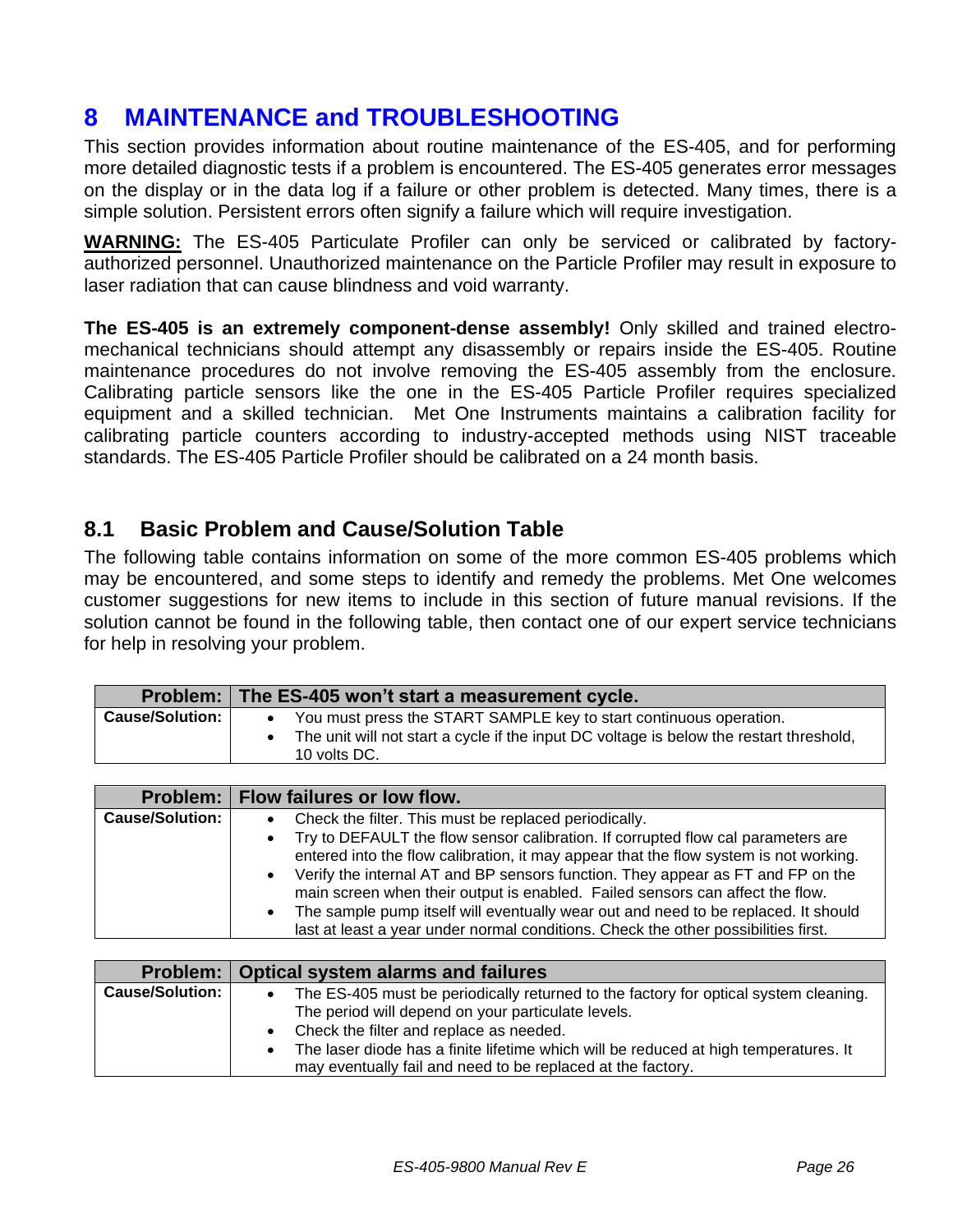| Problem:               | The ES-405 data does not match BAM or FRM data at the same site                                                                                                                                                                                                                                                                    |
|------------------------|------------------------------------------------------------------------------------------------------------------------------------------------------------------------------------------------------------------------------------------------------------------------------------------------------------------------------------|
| <b>Cause/Solution:</b> | A K-Factor (multiplier) must be established for good accuracy and correlation to<br>collocated instruments. The K-Factor will sometimes be very significant, such as a<br>multiplier of 3 or 5. See Section 5.5.                                                                                                                   |
|                        | The K-Factor is only valid at the same site and for the same particulate type. If the<br>local particulate source changes, the K-Factor may no longer be valid.<br>The ES-405 TSP inlet is designed for low winds only. High winds may cause a cut-<br>$\bullet$<br>point in the TSP inlet itself.<br>Clean the TSP inlet monthly. |
|                        | Check the sample RH data and filter RH sensor operation. High sample RH will<br>cause ES-405 over-reading. The sensor itself can occasionally fail.<br>Check the ES-405 for flow calibration problems.<br>Check the alarm log for optical system alarms.                                                                           |

## <span id="page-26-0"></span>**8.2 Suggested Periodic Maintenance Intervals**

The following table shows the Met One recommended period for routine maintenance items. Some of these items will need to be performed more, or less, often depending on the exact characteristics of your location. The program administrator should review these items and establish SOPs appropriate for your application.

| <b>Maintenance Item</b>   | <b>Suggested Period</b> |
|---------------------------|-------------------------|
| AQ Flow Audit/Calibration | <b>Monthly</b>          |
| Calibrate Sensor          | 24 Months               |
| <b>TSP Cleaning</b>       | <b>Monthly</b>          |
| Replace Filter            | Yearlv                  |

## <span id="page-26-1"></span>**8.3 Flow Calibration**

Connect a flow meter to the inlet nozzle of the ES-405 Particle Profiler and allow the flow to stabilize. If it is not 1.00 LPM ± 0.05LPM, then it needs to be calibrated. Refer to Section [7.1.1.](#page-23-2)

## <span id="page-26-2"></span>**8.4 Filter Change**

The filter cartridge is located in the front panel of the instrument. It can be removed by unscrewing the black Delrin filter holder. The expected lifetime of the filter is one year, but in heavy particulate areas they may need to be replaced more often. The replacement filter p/n is 580358.

## <span id="page-26-3"></span>**8.5 TSP Inlet Cleaning**

The TSP inlet must be cleaned periodically. The time interval between cleanings varies depending on the local particulate levels. The TSP inlet should be disassembled and cleaned at least every three months during continuous use.

The TSP inlet can be disassembled for cleaning by removing the three screws in the cap. Soap and water often work best for cleaning the TSP inlet and debris screen. Do not over-tighten the screws during reassembly or the plastic threads will strip out.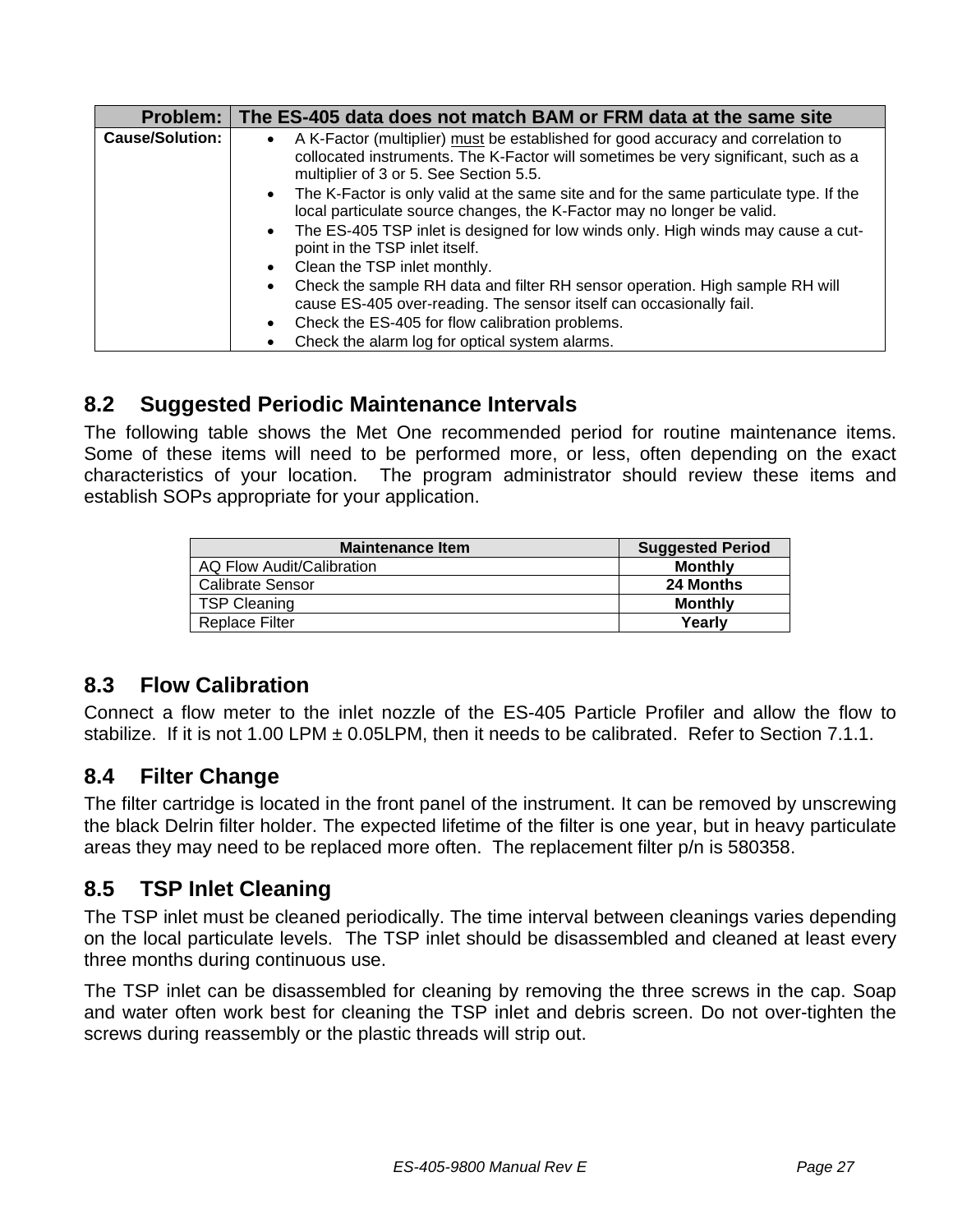## <span id="page-27-0"></span>**8.6 Factory Service Interval**

The ES-405 needs to be periodically returned to the factory for service and recalibration. The recommended period is 24 months during continuous use. However, some users establish their own interval depending on the harshness of the sampling conditions, particulate levels, and data scrutiny. High concentration operation will often require more frequent factory service.

Factory service primarily consists of optical system cleaning, laser/detector checks, and recalibration. As-found calibration checks can also be requested. Contact the Met One technical service department to schedule ES-405 service. A Return Authorization (RA) number must be obtained before the unit is returned.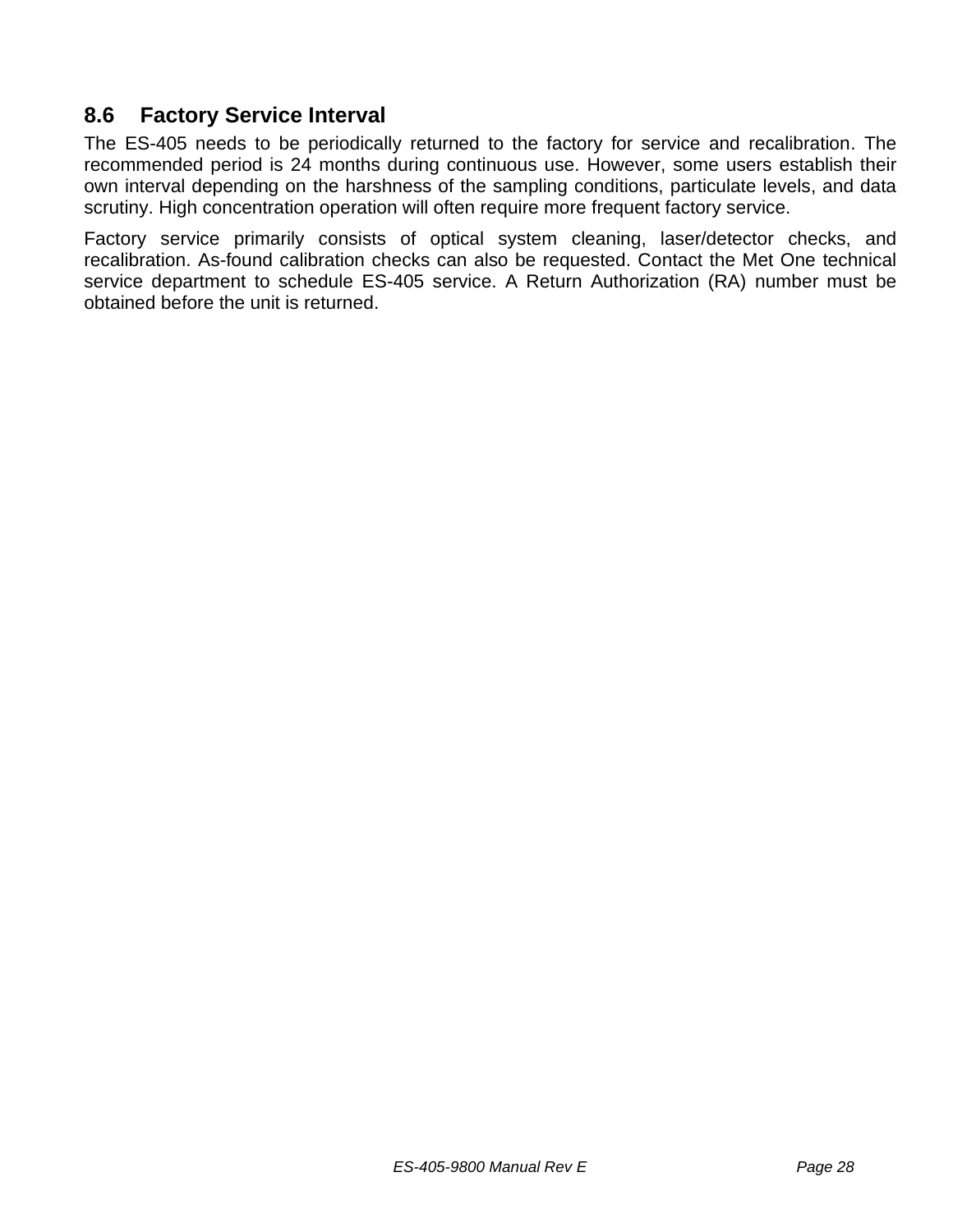# <span id="page-28-0"></span>**9 DATA RETRIEVAL and COMMUNICATIONS**

This section describes the methods used to retrieve data files from the ES-405. The unit has a single serial data output which can be routed through the RS-232 data port or the USB serial port, and may be used with a local computer, laptop, or digital datalogger. An RS485 output is available for connection to the CCS modem to allow remote data viewing and collection. Access to the data through the serial port is easy using the Comet software or simple terminal or escape commands.

## <span id="page-28-1"></span>**9.1 Serial Port Connections to a Computer**

The ES-405 can be directly connected through the supplied USB cable to most standard desktop computers and laptops. The USB port is located behind the front door, in the bottom right of the unit.

The ES-405 can be directly connected through the purchased serial cable to desktop computers that have a 9-pin (DB-9) RS-232 serial port connector.

The ES-405 default settings are 115200 Baud, 8 data bits, no parity, one stop bit, no flow control. The baud rate may be changed to a slower rate. The other communications settings are fixed.

## <span id="page-28-2"></span>**9.2 Modem Options for Remote Data Retrieval**

Met One Instruments CCS cloud display and storage cell modem is recommended for remote access to the ES-405. Contact Met One for details.

## <span id="page-28-3"></span>**9.3 Comet™ Data Retrieval Software**

The ES-405 is compatible with the Comet™ program, which is a simple Windows-based communications terminal program developed by Met One Instruments. This is the recommended method for all ES-405 data retrieval, since Comet allows the user to easily download the data logs, error logs, and settings files from the ES-405 without the user having to know any of the underlying communications protocols. A comprehensive pdf user's manual for the program is also available from the Met One Instruments website. Install the program onto the computer that will be used for data retrieval and review the manual for complete data examples.

**Note:** If the Comet software is being used for data retrieval, none of the terminal mode commands shown in the following sections of this manual will be needed.

Comet is a communications terminal program which can retrieve data from the ES-405 using either a direct local connection or a remote connection via various modem types or even an IP address.

**Warning:** A Silicon Labs CP210x Driver for the USB connection must be installed before connecting to the USB Type B port.

Driver download weblink: [https://www.silabs.com/products/development-tools/software/usb-to](https://www.silabs.com/products/development-tools/software/usb-to-uart-bridge-vcp-drivers)[uart-bridge-vcp-drivers](https://www.silabs.com/products/development-tools/software/usb-to-uart-bridge-vcp-drivers)

**Note:** Before using the USB Type B port, ensure an existing RS-232 connection is disconnected.

The Comet program is available from the Met One Instruments website: <https://metone.com/products/comet/>

Install the program on the computer, then run it from the Programs directory. Create a new station for the ES-405 and then use it to retrieve the data from the ES-405 monitor.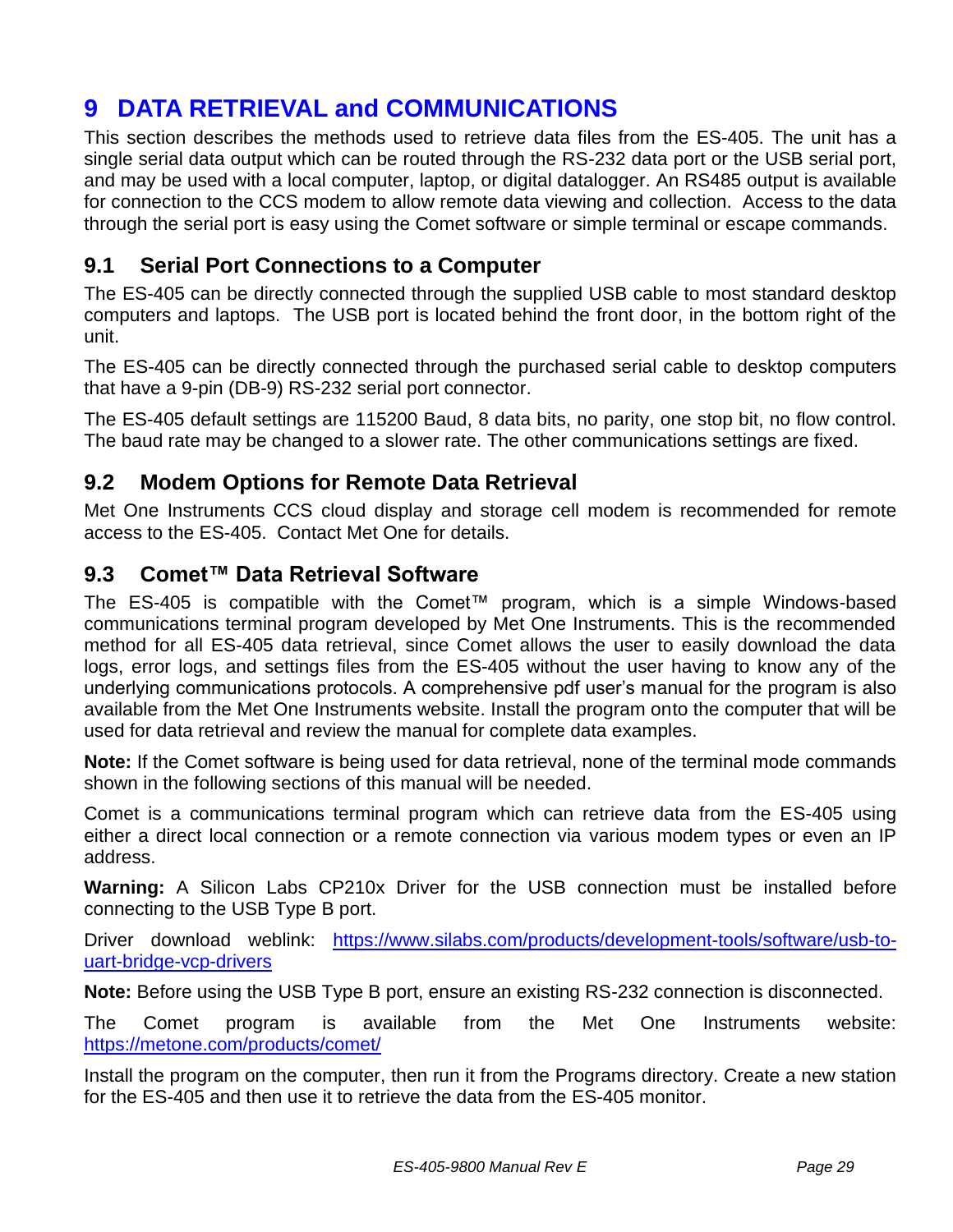The Comet program has a "Terminal" button which provides access to the ES-405 just as when using any other terminal program.

# <span id="page-29-0"></span>**9.4 Downloading Data Using a Terminal Emulator**

ES-405 data can also be easily downloaded through the serial port using a terminal emulator program, like PuTTY. Connect the serial port of the ES-405 to your computer or laptop serial port using the supplied serial cable.

#### **Importing the raw text file into a spreadsheet:**

The data saved in a text file from a terminal download can be viewed by simply opening the text file. However, the data is often hard to view in the raw text format due to the comma-separated layout of the data fields. The easiest way to analyze the data is to open it as a .csv file into a spreadsheet program such as Excel®:

- 1. Open the spreadsheet program.
- 2. Select to open the downloaded file. The program should prompt you how to delimit the fields. Select comma.
- 3. The text file can be opened directly with Excel or similar software. Each data parameter should appear in its own spreadsheet column, with the correct data header at the top of each column. You can then save the file as a spreadsheet file if desired.

## <span id="page-29-1"></span>**9.5 Data Retrieval Commands Through the Serial Port**

When a serial connection between the computer terminal program and the ES-405 has been established, you will have access to the ES-405 data files by sending the following commands through the serial port with keyboard strokes or ASCII characters.

There are two modes of communication:

- 1. User communication This is a user interactive mode using simple letter commands for ease of use.
- 2. Computer communication This mode is used for computer-to-device communication. It has a level of data integrity.

### <span id="page-29-2"></span>**9.5.1 User Communication**

In the user communication mode (terminal mode), press the Enter key,  $\langle cr \rangle$ , three times to enter the mode. In this mode simple character commands can be issued with no <Esc> character required.

An asterisk character appears during wake-up and after a command has completed. The asterisk indicates that the instrument is ready for a new command.

Commands are echoed back from the instrument in this mode. Commands are terminated by the Enter key <cr>.

A help menu can be viewed by sending H, h, or ?; giving all the commands available to the user. Pressing <Esc>, X<cr> or Q<cr> will exit user mode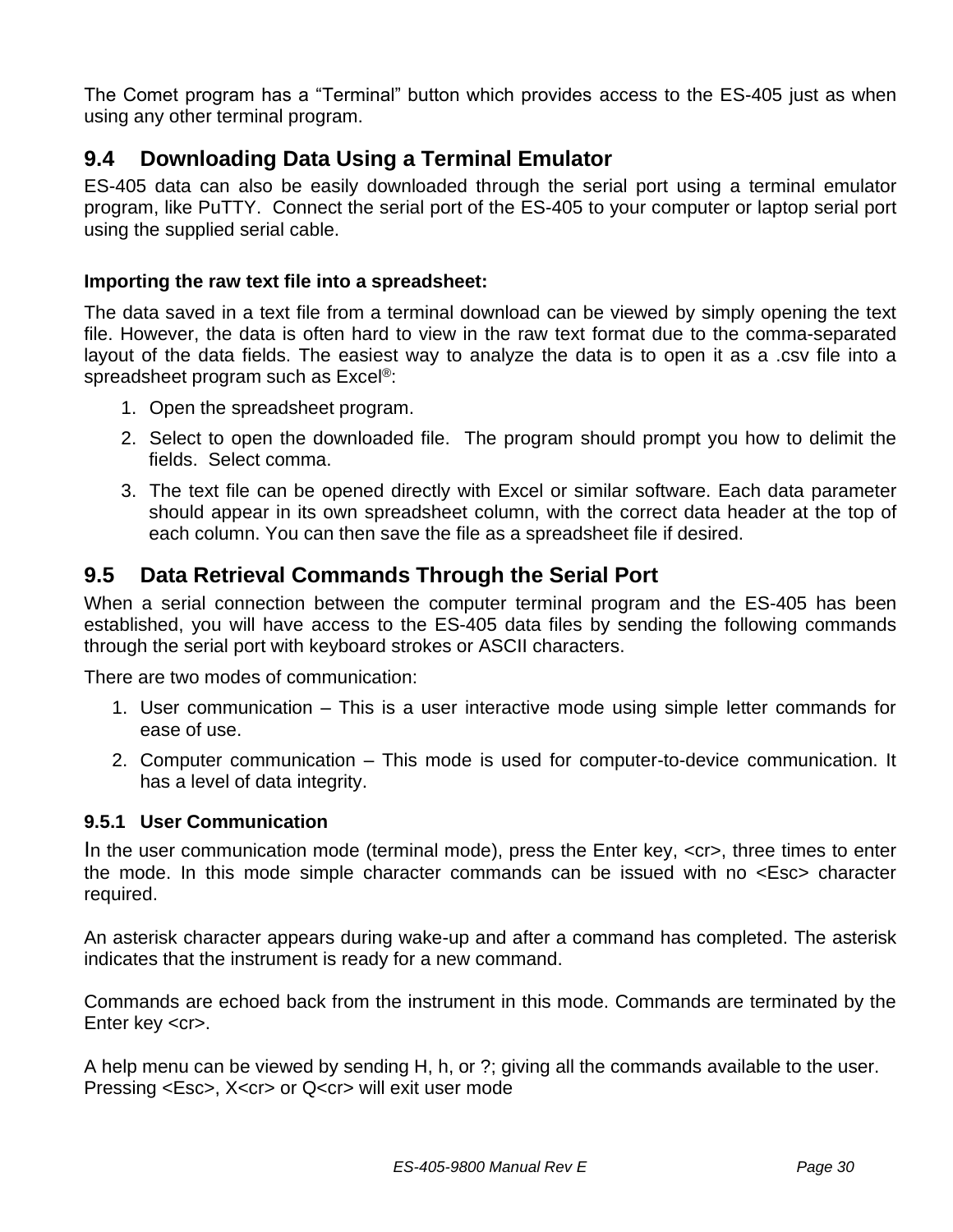**Note:** After a few minutes, the ES-405 will stop waiting for a command and you will have to send another series of three carriage returns to reestablish the command prompt connection.

### <span id="page-30-0"></span>**9.5.2 Computer Communication**

In the computer communication mode, the command format has an optional level of data integrity – checksum. This is enabled whenever an <Esc> character is sent to the instrument. Character echo is suppressed in this mode.

### <span id="page-30-1"></span>**9.5.3 Computer Command Format**

The computer command has the following format:

#### <Esc>Cmd p1 p2\*cs<cr>

Computer commands are prefaced with an <Esc> (0x1B) character followed directly by a command, Cmd, which is variable in length depending on the command. After the command characters there can be zero or more parameter fields, p1 p2. Each parameter field is delimited by one or more Space characters (0x20).

A computer command requesting product revision example follows:

<Esc>rv

<span id="page-30-2"></span>ES-405, 83904, R1.2.0.0a

### **9.5.4 Checksum Computation**

Checksum is calculated as the 16 bit unsigned integer sum of all characters after the <Esc> character up to but not Including the Checksum Delimiter Character \* (0x2A). It is printed out as an ASCII decimal number.

The result is always 5 characters in length with leading zeros.

A valid checksum may be signaled in the following manner: \*//<cr>

A same command example with checksum follows:

<Esc>rv\*//

ES-405, 83904, R1.2.0.0a\*01278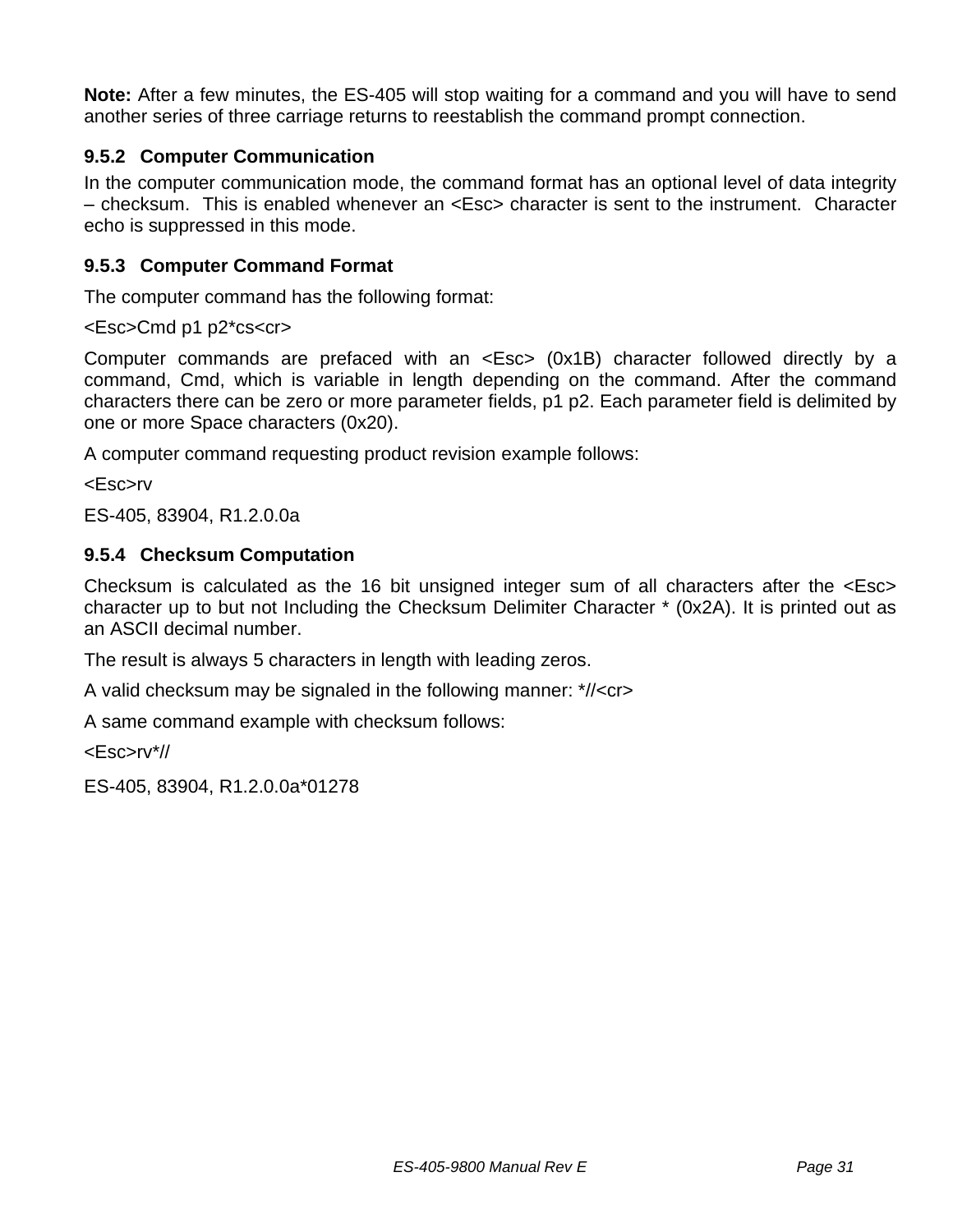### <span id="page-31-0"></span>**9.5.5 Serial Command List**

The command set descriptions are listed in the following table:

| <b>Command</b>           | <b>Function</b>                                                                                                |                |                |  |  |  |
|--------------------------|----------------------------------------------------------------------------------------------------------------|----------------|----------------|--|--|--|
| #                        | Get MetRecord revision.                                                                                        |                |                |  |  |  |
| 1                        | Report settings.                                                                                               |                |                |  |  |  |
| $\overline{2}$           | Report All data.                                                                                               |                |                |  |  |  |
| 3                        | Report New data.                                                                                               |                |                |  |  |  |
| 4                        | Report Last data.                                                                                              |                |                |  |  |  |
| $\overline{7}$           | Alarm Report                                                                                                   |                |                |  |  |  |
| E                        | End (Stop) sample cycle.                                                                                       |                |                |  |  |  |
| H, ?                     | Help menu.                                                                                                     |                |                |  |  |  |
| $\mathbf{s}$             | Start a sample cycle.                                                                                          |                |                |  |  |  |
| Q                        | Exit User mode and enter Computer mode.                                                                        |                |                |  |  |  |
| DT                       | Get/Set date and time. yyyyMMddHHmmss                                                                          |                |                |  |  |  |
| ID                       | Get/Set location ID or address. The range is 1 to 999.                                                         |                |                |  |  |  |
| MA                       | Modbus Address. The range is 1 to 247.                                                                         |                |                |  |  |  |
| OI                       | Interval Output On/Off. 1=Enabled, 0=Disabled.                                                                 |                |                |  |  |  |
| QH                       | Query Header                                                                                                   |                |                |  |  |  |
| <b>RF</b>                | Reference flow for calibration                                                                                 |                |                |  |  |  |
| <b>RO</b>                | Report Options. Uses bit flags for the different readings. Add up all the bit flags<br>for combinations needed |                |                |  |  |  |
|                          | Reading                                                                                                        | Bit            | Add            |  |  |  |
|                          | Flow                                                                                                           | $\overline{0}$ | $\mathbf{1}$   |  |  |  |
|                          | Temperature (FT)                                                                                               | $\mathbf{1}$   | $\overline{2}$ |  |  |  |
|                          | Pressure (FP)                                                                                                  | $\overline{2}$ | $\overline{4}$ |  |  |  |
|                          | RH (FRH)                                                                                                       | 3              | 8              |  |  |  |
|                          | Met Sensor                                                                                                     | $\overline{4}$ | 16             |  |  |  |
|                          | e.g. RO 11 = Flow, Temperature, RH                                                                             |                |                |  |  |  |
| <b>RQ</b>                | Request last reading.                                                                                          |                |                |  |  |  |
| <b>RV</b>                | Get product information.                                                                                       |                |                |  |  |  |
| <b>SB</b>                | Get/Set serial baud rate. 3=2400, 4=4800, 5=9600, 6=19200,                                                     |                |                |  |  |  |
|                          | 7=38400,8=57600,9=115200.                                                                                      |                |                |  |  |  |
| $\overline{\mathsf{SK}}$ | Set PM K Factors. K Factor range is 0.1-20.0. PM1=1, PM2.5=2, PM4=3,<br>$PM10=4$                               |                |                |  |  |  |
| <b>SM</b>                | Set Mode 0-Single, 1-Repeat, 2-Logger                                                                          |                |                |  |  |  |
| <b>SPR</b>               | RH Setpoint to turn inlet heater on.                                                                           |                |                |  |  |  |
| <b>ST</b>                | Get/Set Sample Time in Seconds.                                                                                |                |                |  |  |  |

#### **9.6 Serial Command Explanations**

#### **9.6.1 User Data Report**

The 2, 3, 4 and RQ commands will print the User Data Report.

The Time field is the standard ISO style time stamp. The optional fields follow. The Met bit is active for this report and if set will include WS, WD, AT, RH and BP at the end of the record.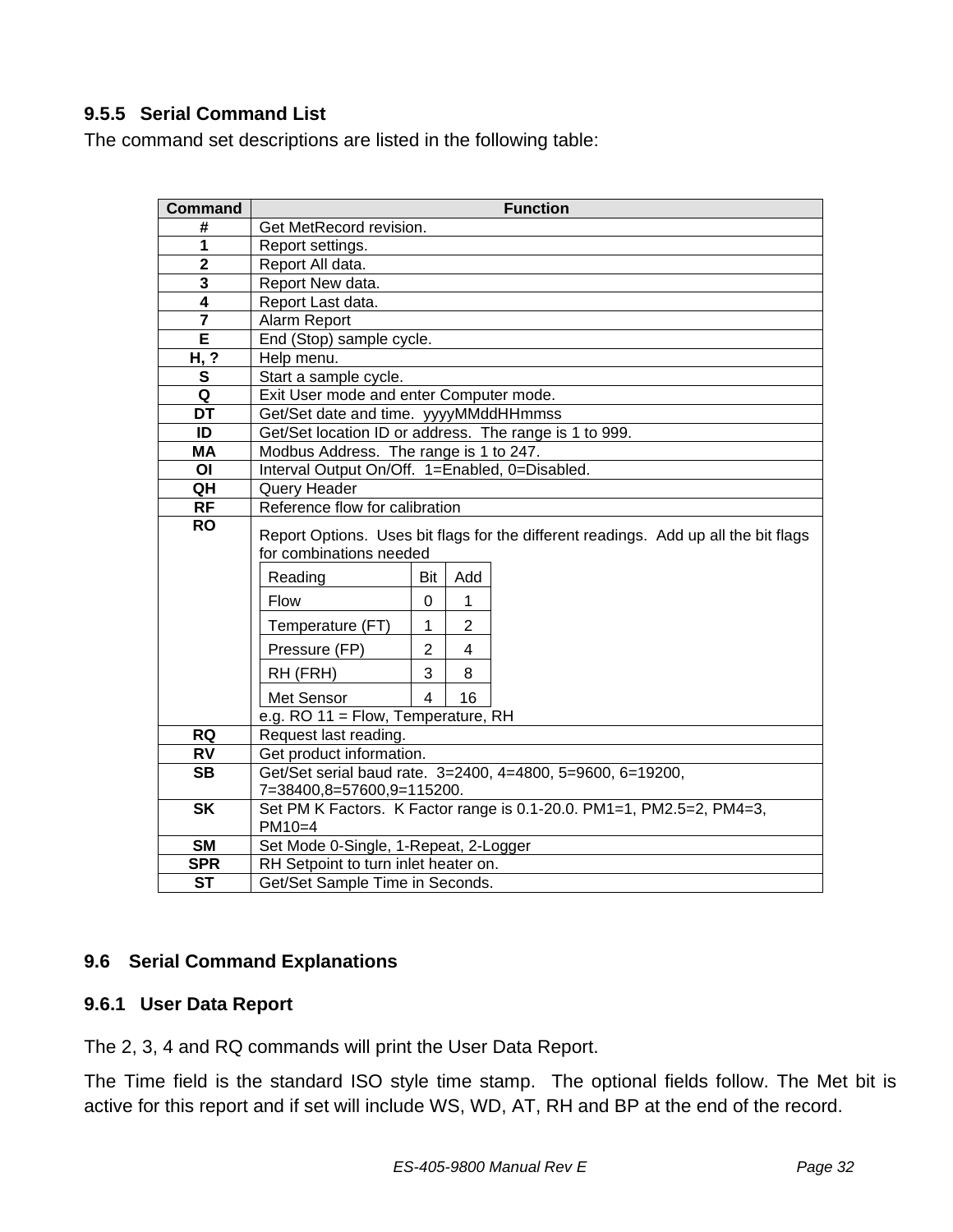The Data Report without Met bits enabled is as follows:

```
Time,PM1(ug/m3),PM2.5(ug/m3),PM4(ug/m3),PM10(ug/m3),FLOW1(lpm),FT(C),FP(mmHg),FRH(
%)
```
2020-06-11 12:19:00,000.5,001.8,004.9,019.7,1.00,+37.6,659.0,11.1

### **9.6.2 OI Command**

When OI is set to 1, the unit will volunteer a record after each sample period similar to the User Data Report.

### <span id="page-32-0"></span>**9.6.3 SK Command**

This is used to set the K factors for each PM size. PM1=1, PM2.5=2, PM4=3, PM10=4. It is entered as SK (PM#) (K factor). A typical command and response for each PM size is as follows.

\*SK 1 3.78 SK 1,3.78,PM1 \*SK 2 2.70 SK 2,2.70,PM2.5 \*SK 3 2.70 SK 3,2.7,PM4 \*SK 4 2.16 SK 4,2.16,PM10

#### <span id="page-32-1"></span>**9.6.4 Status bits**

The following table lists alarms the ES-405 can output. The decimal value will appear in the status field of a data report when the error occurs. The decimal values will add in the status column if multiple errors occur during a sample period. For example, if a flow fault occurs in the same sample period as a PM limit alarm, the status field will be 132.

| <b>Bit</b> | <b>Decimal</b><br><b>Value</b> | <b>Description</b>                                |
|------------|--------------------------------|---------------------------------------------------|
|            |                                | Unused                                            |
|            | 2                              | <b>Laser Fault</b>                                |
| 2          |                                | Flow Fault (Flow rate error $> 5\%$ of set point) |
| 3          | 8                              | Filter Fault (Max Pump PWM)                       |
| 4          | 16                             | FT Fault (Flow Temperature out of range)          |
| 5          | 32                             | FP Fault (Flow Pressure out of range)             |
| 6          | 64                             | Unused                                            |
|            | 128                            | <b>PM Limit</b>                                   |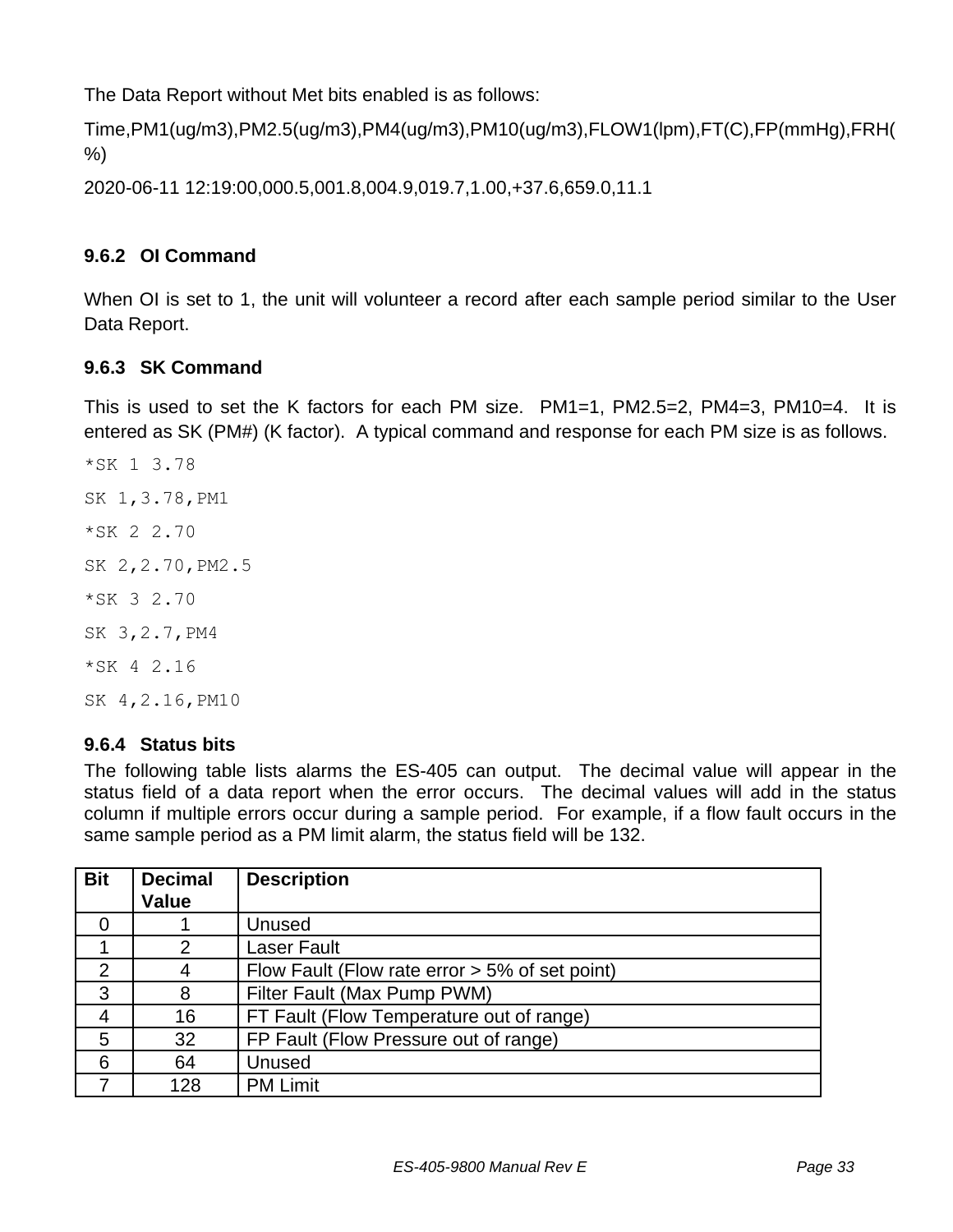### <span id="page-33-0"></span>**9.7 MODBUS Communication**

The ES-405 supports MODBUS communications protocol. The serial transmission is RTU mode. The following MODBUS 3x registers are used to access various readings. RS-485 communication is enabled by connecting the optional 83179 cable to the RS-485 serial connection at the bottom of the unit.

### <span id="page-33-1"></span>**9.7.1 Instantaneous Real Time Readings**

Note: the instantaneous PM levels are also the last measurement values due to how the mass is calculated. All other values are instantaneous.

| <b>Name</b>        | <b>Address</b> | <b>Type</b>        | <b>Points</b>  | <b>Description</b>                           |
|--------------------|----------------|--------------------|----------------|----------------------------------------------|
| Date/Time          | 1000           | Uint <sub>32</sub> | 2              | Current Unix time (Seconds since Jan 1 1970) |
| <b>Status</b>      | 1002           | Uint <sub>32</sub> | $\overline{2}$ | <b>Current alarm status</b>                  |
| <b>IOP Current</b> | 1004           | Float              | $\overline{2}$ | (mA) IOP Laser Current                       |
| <b>Light Noise</b> | 1006           | Float              | $\overline{2}$ | (V) Light Noise                              |
| AT <sub>1</sub>    | 1008           | Float              | 2              | (C) Temperature                              |
| AT <sub>2</sub>    | 1010           | Float              | $\overline{2}$ | (C) Temperature (Digital)                    |
| <b>Flow</b>        | 1012           | Float              | $\overline{2}$ | (LPM) Flow                                   |
| RH <sub>1</sub>    | 1014           | Float              | 2              | (%) Relative Humidity                        |
| <b>BP</b>          | 1016           | Float              | $\overline{2}$ | (Pa) Barometric Pressure                     |
| RH <sub>2</sub>    | 1018           | Float              | $\overline{2}$ | (%) Relative Humidity (Digital)              |
| BP <sub>2</sub>    | 1020           | Float              | $\overline{2}$ | (mmHg) Barometric Pressure (Digital)         |
| <b>WS</b>          | 1022           | Float              | $\overline{2}$ | (MPS) Wind Speed (Digital)                   |
| <b>WD</b>          | 1024           | Float              | $\overline{2}$ | (Deg) Wind Direction (Digital)               |
| <b>PM1</b>         | 1026           | Float              | $\overline{2}$ | (ug/m3) Mass PM 1                            |
| PM 2.5             | 1028           | Float              | $\overline{2}$ | (ug/m3) Mass PM 2.5                          |
| PM <sub>4</sub>    | 1030           | Float              | $\overline{2}$ | (ug/m3) Mass PM 4                            |
| <b>PM 10</b>       | 1032           | Float              | $\overline{2}$ | (ug/m3) Mass PM 10                           |

### <span id="page-33-2"></span>**9.7.2 Last Data Record Readings**

| <b>Name</b>        | <b>Address</b> | <b>Type</b>        | <b>Points</b>  | <b>Description</b>                           |  |
|--------------------|----------------|--------------------|----------------|----------------------------------------------|--|
| Date/Time          | 1500           | Uint <sub>32</sub> | 2              | Current Unix time (Seconds since Jan 1 1970) |  |
| <b>Status</b>      | 1502           | Uint <sub>32</sub> | $\overline{2}$ | Current alarm status                         |  |
| <b>IOP Current</b> | 1504           | Float              | 2              | (mA) IOP Laser Current                       |  |
| <b>Light Noise</b> | 1506           | Float              | 2              | (V) Light Noise                              |  |
| AT <sub>1</sub>    | 1508           | Float              | 2              | (C) Temperature                              |  |
| AT <sub>2</sub>    | 1510           | Float              | $\overline{2}$ | (C) Temperature (Digital)                    |  |
| Flow               | 1512           | Float              | 2              | (LPM) Flow                                   |  |
| RH <sub>1</sub>    | 1514           | Float              | 2              | (%) Relative Humidity                        |  |
| BP                 | 1516           | Float              | $\overline{2}$ | (Pa) Barometric Pressure                     |  |
| RH <sub>2</sub>    | 1518           | Float              | $\overline{2}$ | (%) Relative Humidity (Digital)              |  |
| BP <sub>2</sub>    | 1520           | Float              | 2              | (mmHg) Barometric Pressure (Digital)         |  |
| <b>WS</b>          | 1522           | Float              | 2              | (MPS) Wind Speed (Digital)                   |  |
| <b>WD</b>          | 1524           | Float              | 2              | (Deg) Wind Direction (Digital)               |  |
| <b>PM1</b>         | 1526           | Float              | 2              | (ug/m3) Mass PM 1                            |  |
| <b>PM 2.5</b>      | 1528           | Float              | 2              | (ug/m3) Mass PM 2.5                          |  |
| <b>PM4</b>         | 1530           | Float              | 2              | (ug/m3) Mass PM 4                            |  |
| <b>PM 10</b>       | 1532           | Float              | $\overline{2}$ | (ug/m3) Mass PM 10                           |  |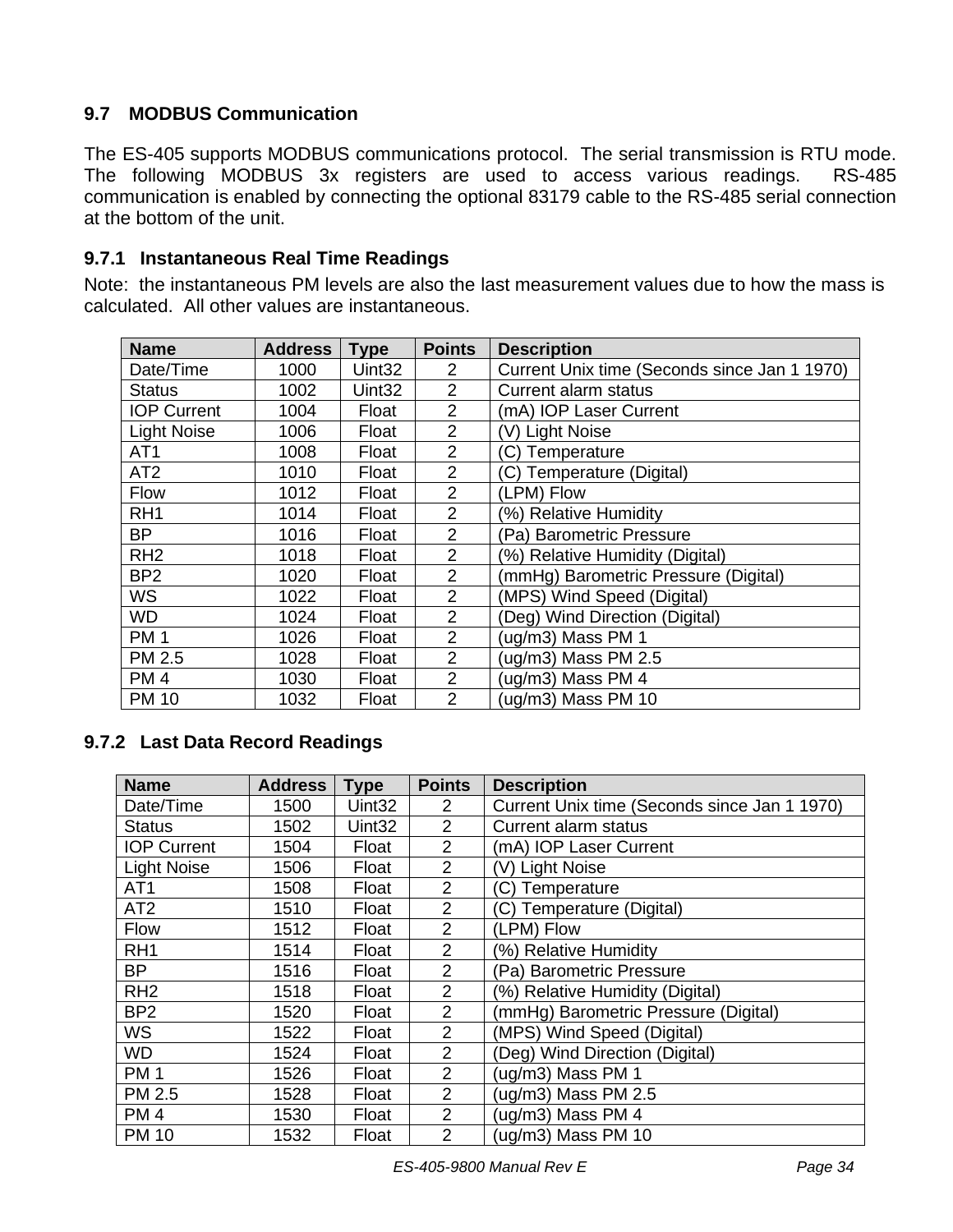# <span id="page-34-0"></span>**10 PARTS and ACCESSORIES**

## <span id="page-34-1"></span>**10.1Consumables, Replacement Parts, and Accessories**

The following parts are available from Met One for maintenance, replacement, service, and upgrades. If unsure about a part you need, please contact the technical service department. Some of these parts may require technical skills or special instructions before use or installation.

| <b>Description</b>                                                              | <b>Part Number</b> | <b>Graphic</b> |
|---------------------------------------------------------------------------------|--------------------|----------------|
| Replacement Sample Pump and Mount                                               | 83473              |                |
| Flow Sensor, Differential Pressure                                              | 82258-1            |                |
| <b>Temperature Sensor Assembly and Harness</b>                                  | 80957-2            |                |
| Air Filter, 0.01 micron                                                         | 580358             |                |
| O-Ring, Filter Holder                                                           | 720074             |                |
| <b>Pole Mount Bracket</b>                                                       | 9425               |                |
| <b>TSP Sampling Inlet</b><br>Harsh environment, with insect screen and rain cap | 9441               |                |
| OLED Display, 20x4 Character                                                    | 701751             |                |
| Front Panel Assembly, Display and Keypad                                        | 83483              |                |
| <b>Profiler Engine Assembly</b>                                                 | 83120              |                |
| Power Supply, 100-240 VAC input 12 VDC output,<br>Weatherproof                  | 9438-4             |                |
| <b>RS-232 Communication Cable</b>                                               | 83245              |                |
| <b>RS-485 Communication Cable</b>                                               | 83179              |                |
| <b>USB Cable</b>                                                                | 500784             |                |
| <b>External Alarm Cable</b>                                                     | 83569              |                |
| Solar Power Kit, 160W, 3.7 minimum PSH                                          | 730139             |                |
| Solar Power Kit, 240W, 2.5 minimum PSH                                          | 730140             |                |
| <b>ES-405 Factory Service and Recalibration</b>                                 |                    | Call Met One   |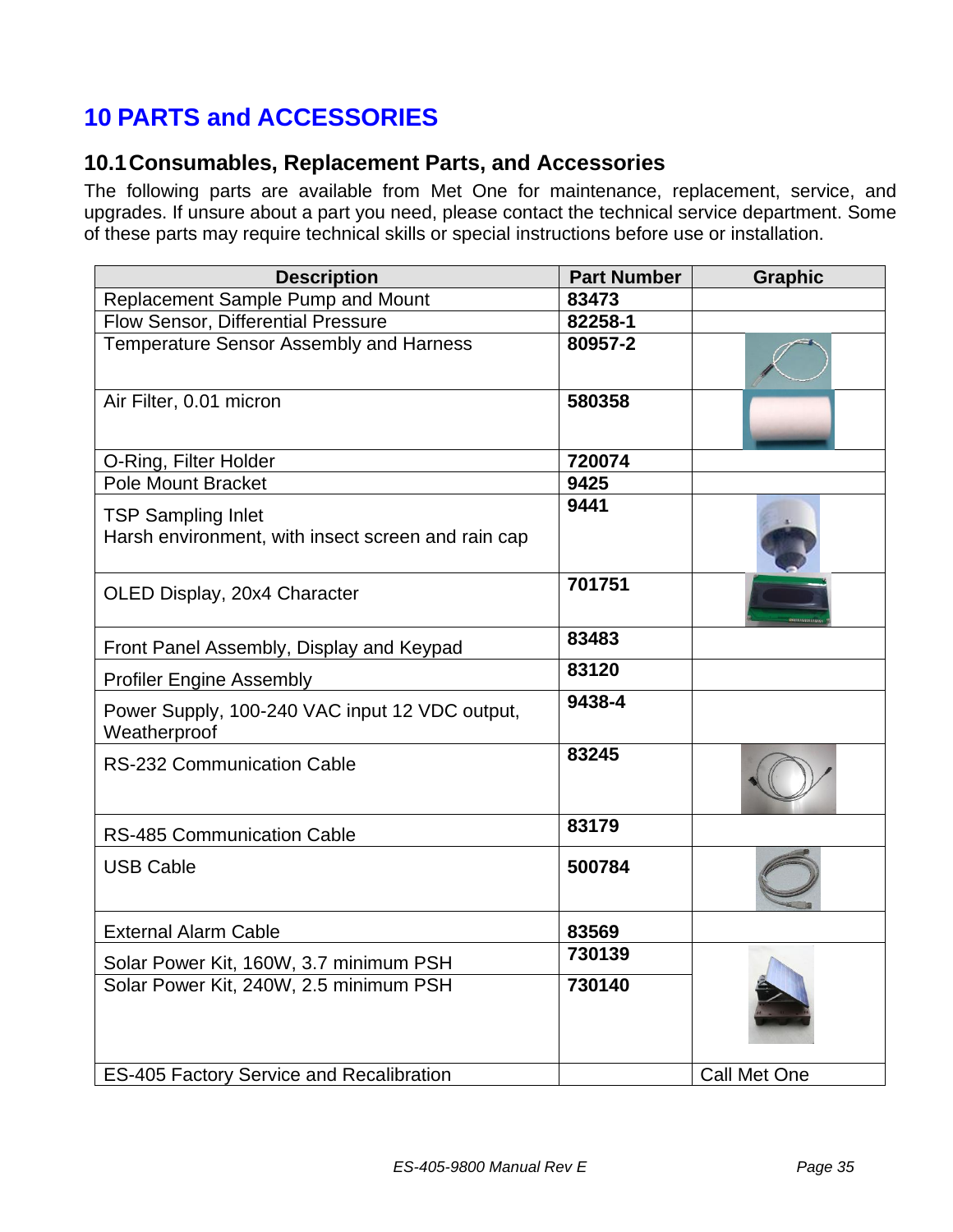| <b>Description</b>                                                                               | <b>Part Number</b> | <b>Graphic</b> |
|--------------------------------------------------------------------------------------------------|--------------------|----------------|
| Aluminum Tripod                                                                                  | <b>EX-905</b>      |                |
| <b>Combination Sensor for Sonic Wind Speed and Wind</b><br><b>Direction</b>                      | AIO <sub>2</sub>   |                |
| AIO 2 to ES-405 Cable                                                                            | 10968              |                |
| Mounting and Alignment Adapter, AIO 2                                                            | 10523              |                |
| <b>Vertical Handle Mount and Hardware</b>                                                        | 83467              |                |
| <b>Combination Sensor for Ambient Temperature,</b><br>Relative Humidity, and Barometric Pressure | 597A               |                |
| Cable Assembly, 597A Sensor to ES-405                                                            | 82959-8            |                |
| <b>Combination Sensor for Wind Speed and Wind</b><br>Direction, cross-arm mounted                | <b>EX2-034</b>     |                |
| Combination Sensor for Sonic Wind Speed and Wind<br>Direction, cross-arm mounted                 | EX2-AIO            |                |
| <b>Comet Cloud Service Modem</b>                                                                 | <b>CCS Modem 2</b> |                |
| ES-405 to CCS COM Cable                                                                          | 83247              |                |

## <span id="page-35-0"></span>**10.2 Combination Sensor Options**

The ES-405 can be equipped with optional combination wind speed and direction, ambient temperature, relative humidity, and barometric pressure sensors. There are both analog and sonic type sensors available. Ensure the ES-405 is powered down before connecting a new sensor to the unit.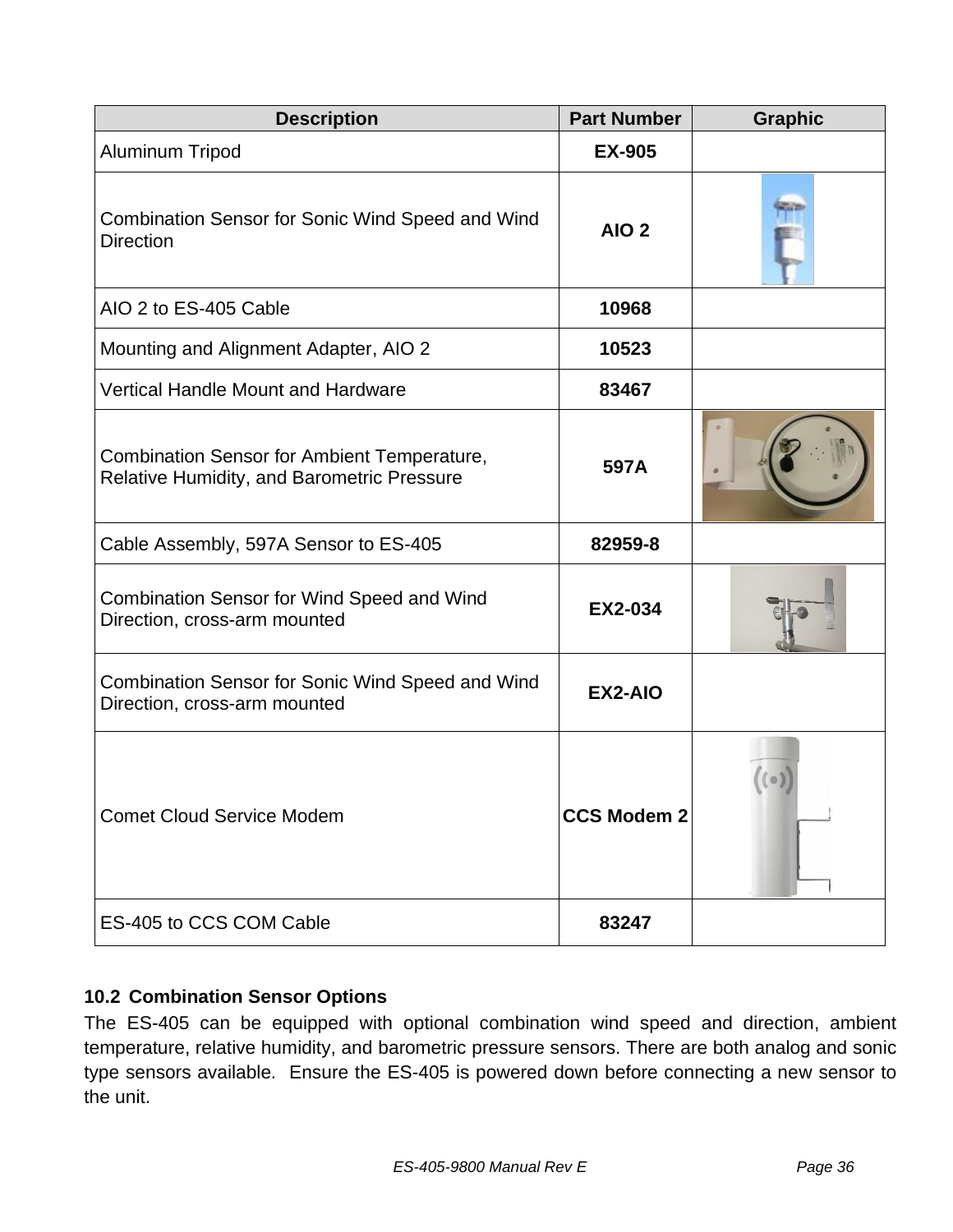### <span id="page-36-0"></span>**10.2.1 AQ Eagle**

The AQ Eagle is an air quality monitoring system that features the ES-405. It includes an AIO 2 to measure wind speed, wind direction, ambient temperature, RH, and barometric pressure, as well as a CCS Modem to provide real time remote connectivity to the ES-405. The image below shows the AQ Eagle setup with each component labeled.